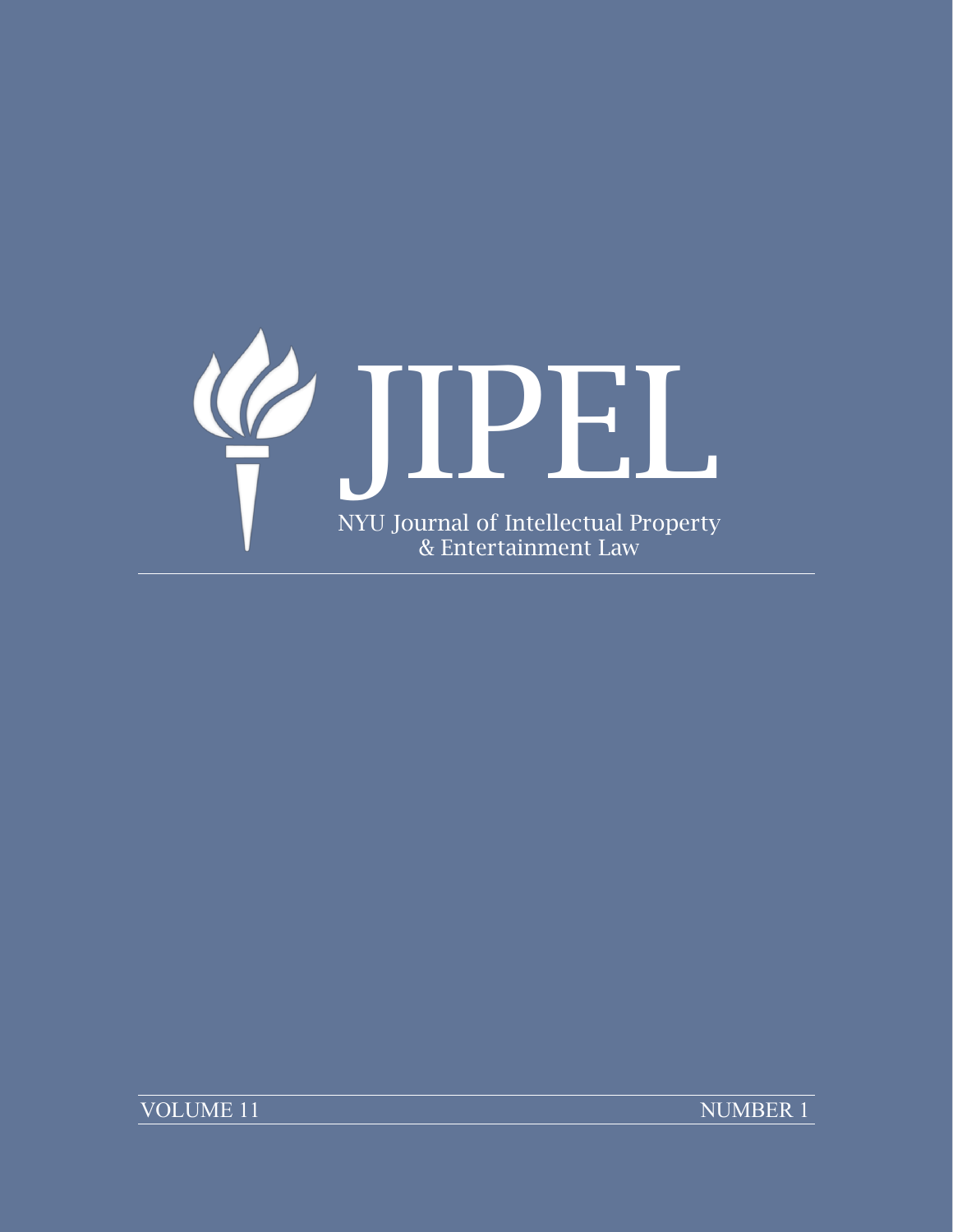

### *Statement of Purpose*

Consistent with its unique development, the New York University Journal of Intellectual Property & Entertainment Law (JIPEL) is a nonpartisan periodical specializing in the analysis of timely and cutting-edge topics in the world of intellectual property and entertainment law. As NYU's first online-only journal, JIPEL also provides an opportunity for discourse through comments from all of its readers. There are no subscriptions or subscription fees; in keeping with the open-access and free discourse goals of the students responsible for JIPEL's existence, the content is available for free to anyone interested in intellectual property and entertainment law.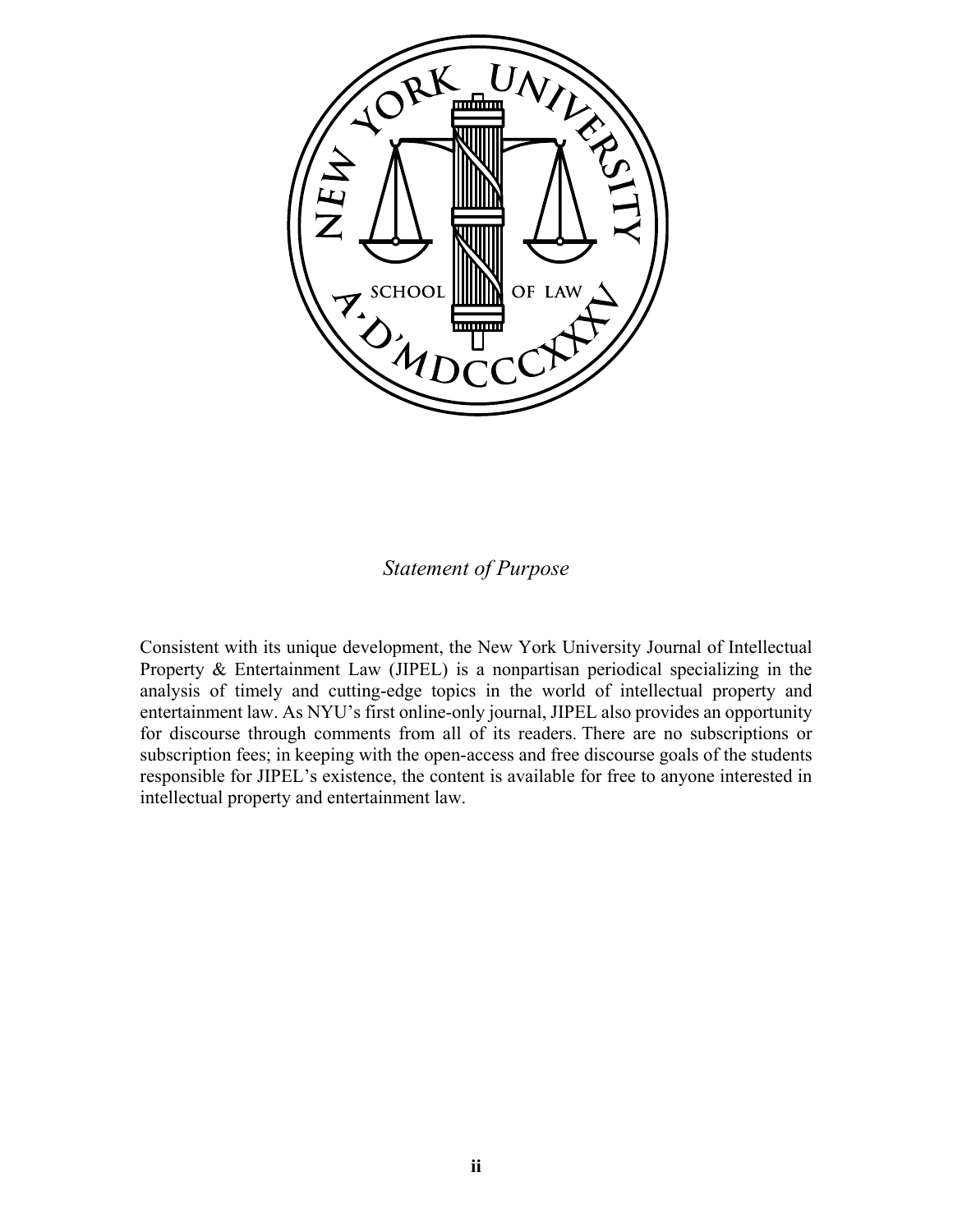The *New York University Journal of Intellectual Property & Entertainment Law* is published up to three times per year at the New York University School of Law, 139 MacDougal Street, New York, New York, 10012. In keeping with the Journal's open access and free discourse goals, subscriptions are free of charge and can be accessed via [www.jipel.law.nyu.edu.](http://www.jipel.law.nyu.edu/) Inquiries may be made via telephone (212-998-6101) or electronic mail [\(law.jipel@gmail.com\)](mailto:law.jipel@gmail.com).

The Journal invites authors to submit pieces for publication consideration. Footnotes and citations should follow the rules set forth in the latest edition of *The Bluebook: A Uniform System of Citation*. All pieces submitted become the property of the Journal. We review submissions through ExpressO Bepress (http://law.bepress.com/ [expresso/\)](http://law.bepress.com/expresso/) and through electronic mail [\(submissions.jipel@gmail.com\)](mailto:submissions.jipel@gmail.com).

All works copyright  $\odot$  2021 by the author, except when otherwise expressly indicated. For permission to reprint a piece or any portion thereof, please contact the Journal in writing. Except as otherwise provided, the author of each work in this issue has granted permission for copies of that article to be made for classroom use, provided that (1) copies are distributed to students free of cost, (2) the author and the Journal are identified on each copy, and (3) proper notice of copyright is affixed to each copy.

A nonpartisan periodical, the Journal is committed to presenting diverse views on intellectual property and entertainment law. Accordingly, the opinions and affiliations of the authors presented herein do not necessarily reflect those of the Journal members.

The Journal is also available on WESTLAW, LEXIS-NEXIS and HeinOnline.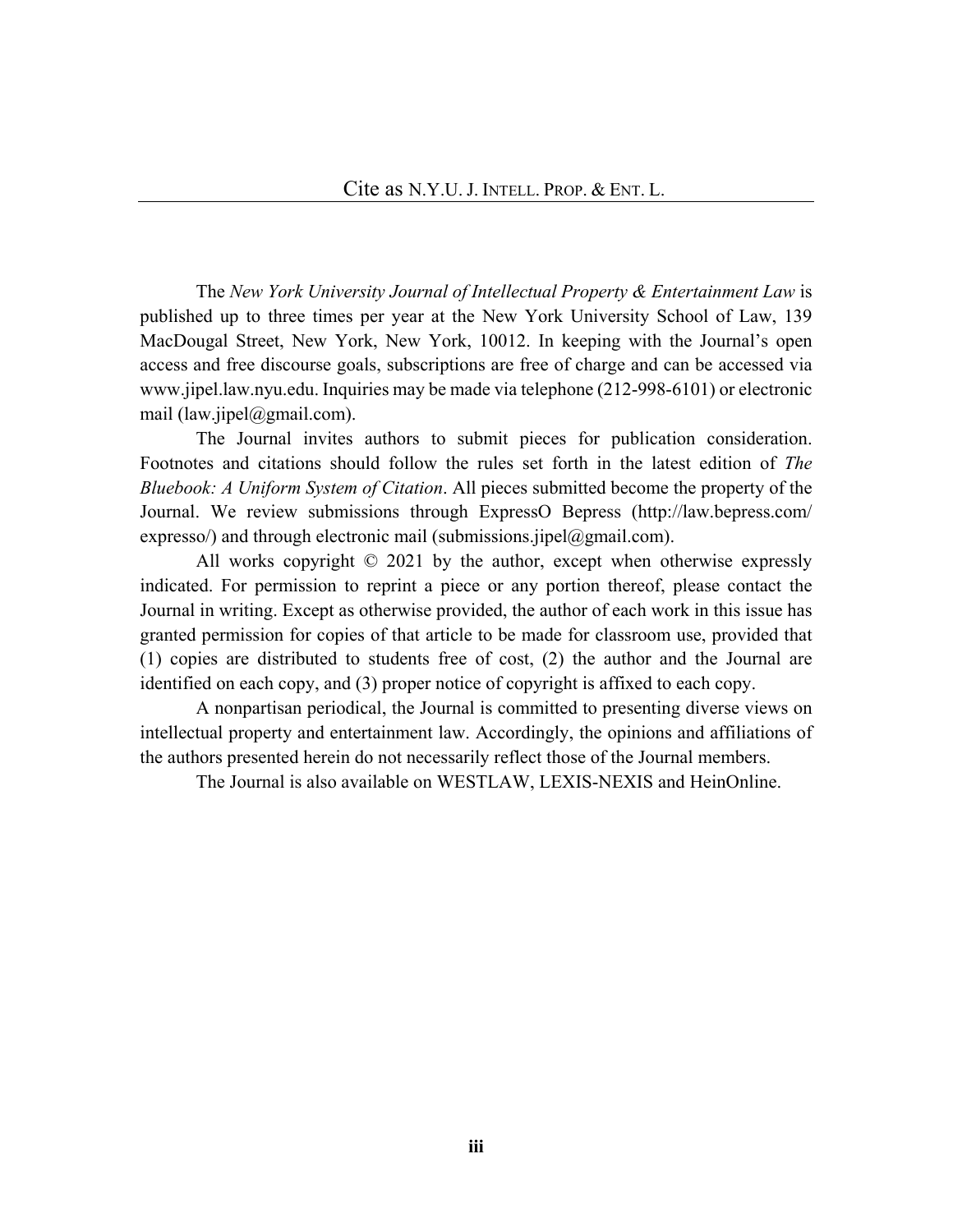# NEW YORK UNIVERSITY JOURNAL OF INTELLECTUAL PROPERTY AND ENTERTAINMENT LAW

| - -<br>$ -$ |  |
|-------------|--|
|             |  |

## ASSESSING STRATEGIES TO DELAY GENERIC DRUG **ENTRY**

MODERATOR: SCOTT HEMPHILL

PANELISTS: ROBIN FELDMAN, JAY LEFKOWITZ, SEAN NICHOLSON, AND JUDGE WILLIAM G. YOUNG

*On March 10, 2021, our journal partnered with the Engelberg Center on Innovation Law and Policy to host a symposium addressing the role and impact of U.S. innovation policy on access to medicine. Our 2021 Symposium Issue—Volume 11, Issue 1—captures that event.*[\\*](#page-3-0)

*The following article represents the fourth of four panels. This panel assessed strategies to delay generic drug entry. The panel was moderated by Professor Scott Hemphill of NYU School of Law. The panelists included Professor Robin Feldman of UC Hastings Law School, Jay Lefkowitz of Kirkland & Ellis, Professor Sean Nicholson of Cornell University, and Judge William G. Young of the District of Massachusetts.* 

[SCOTT HEMPHILL:](https://youtu.be/XrD16RKx204?t=75) Hi everyone. It's a pleasure to get to convene this distinguished group and talk about these important issues.

Our topic is "Assessing Strategies to Delay Generic Drug Entry." We have in mind our generic—typically, bioequivalent, for those steeped in the jargon versions of branded drugs. This is the cheap and cheerful alternative that you get at

<span id="page-3-0"></span> <sup>\*</sup> This transcript was modified for editorial purposes. A recording of the panel is available at NYU Journal of Intell. Property & Entertainment Law, *2021 JIPEL Symposium - Access to Medicine: The Role and Impact of U.S. Innovation Policy (Panel 4)*, YOUTUBE (Apr. 3, 2021), [https://www.youtube.com/watch?v=XrD16RKx204.](https://www.youtube.com/watch?v=XrD16RKx204)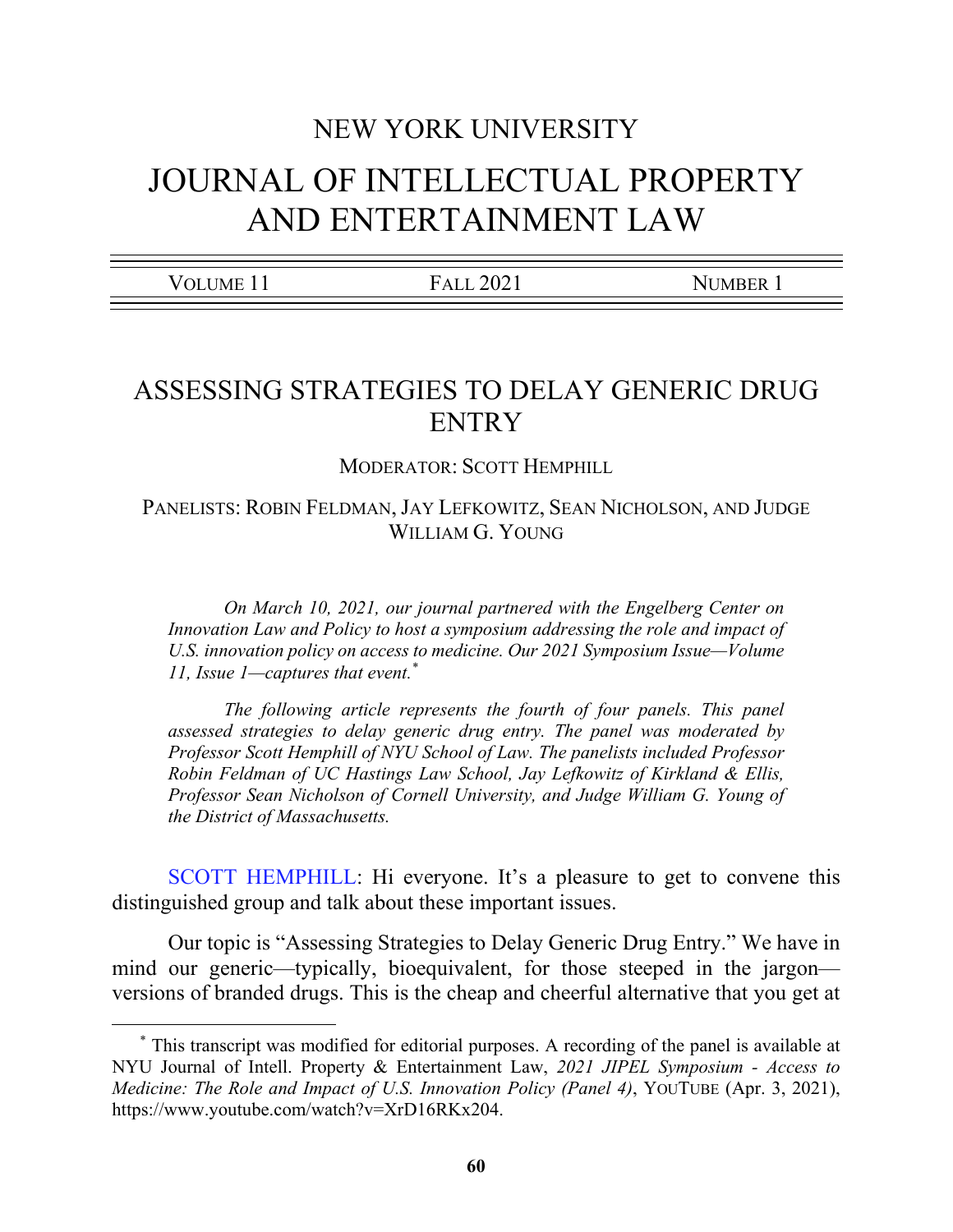the pharmacy, which is automatically substituted under state law or the practices of insurers. When the generic comes in, the average price tends to fall. Now, as one can imagine, that has an important effect on the innovator's profits and on branded profits. In response, a variety of strategies have been advanced over the years—both individually and in combination—to forestall the entry of generics, generating a robust debate about which of these practices are legal, appropriate, beneficial, or their opposite.

We'll be talking about a few of these different strategies, including what is sometimes called a pay-for-delay settlement, or a reverse-payment settlement, where the brand is forestalling generic entry by paying the generic to abandon patent litigation that, had it been successful, might have brought earlier generic entry. We'll be talking about thickets of patents—something we typically associate with other industries but have arisen in biopharmaceuticals—where dozens or hundreds of patents may be brought to bear in ways that some observers find troubling. Sometimes the strategy is as simple as denying access to the samples that a generic needs to perform the FDA-required tests to get on the market, thereby making life quite difficult for some generics.

So, first we've got a set of strategies that we'll be thinking about and evaluating over the next hour. Second, we have a new development that has arisen over the last few years, whereby not just federal antitrust law, but also state law is being brought to bear as an additional tool for thinking about these questions, raising a number of interesting questions in both law and policy. Fortunately, we have an all-star panel to help untangle this. I'm sure at the end, we'll all have clarity and be on the same page about these important questions.

First, Robin, let me turn to you. When we think about this terrain—this broad set of strategies to delay generic entry—can you give us a lay of the land? How big of an issue is this? What are the major components as you see them? And importantly, since we sometimes see multiple strategies being deployed on the same drug, how do you think about their intersection and combination to the extent they might generate synergistic effects?

[ROBIN FELDMAN:](https://youtu.be/XrD16RKx204?t=478) I'm thrilled to hear that we're going to have full clarity and solve all problems by the end of the hour.

#### [Laughter.]

In terms of what you were asking, there are two things we know for certain about the pharmaceutical industry. The first is that generics bring prices down. The FDA tells us that a single generic brings the average price of a drug down about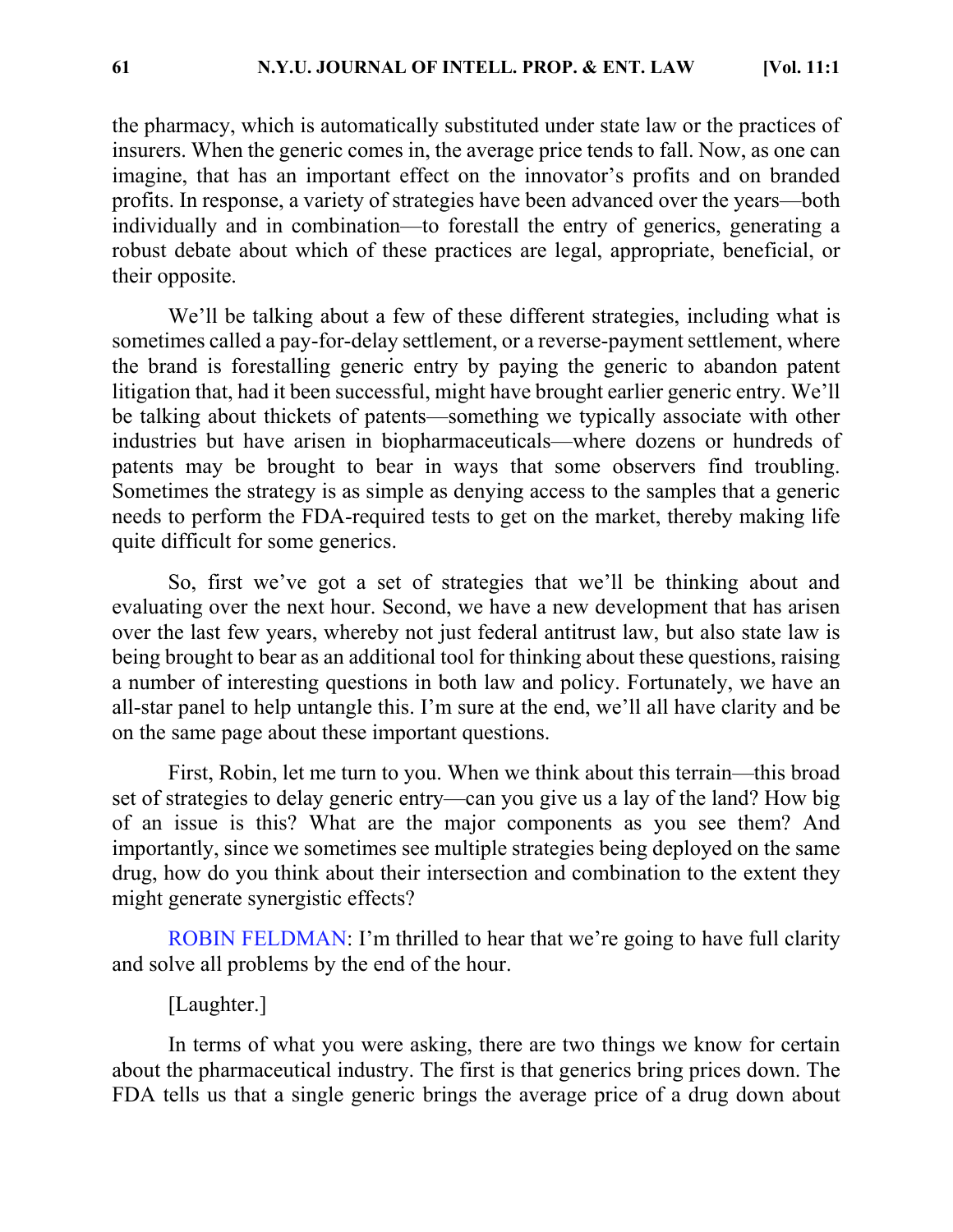$40\%$ , and when you get four generics in, prices come down about  $80\%$ <sup>[1](#page-5-0)</sup> So, we know if you have generics in the market, that's reducing a drug's price. Second, delay tactics *do* pay off. Drug companies don't need to keep a generic competitor off the market forever; just the delay itself can be worth its weight in gold.

Consider the narcolepsy drug Provigil. The company paid \$300 million to generics to stay off the market.<sup>[2](#page-5-1)</sup> Then it paid \$1.2 billion in fines because of the payfor-delay settlement.[3](#page-5-2) And then it paid another \$69 million settlement to the state of California in a case that's just finishing up now.[4](#page-5-3) All in all, the pay-for-delay strategy cost the company about \$1.6 billion. That sounds really painful—but not so fast. The company executives estimated that delaying the generics brought them an additional \$4 billion in sales. So, even after paying more than a billion dollars in fines and case settlements, the company still netted a tidy sum of more than \$2 billion. These tactics pay.

You also don't need a single tactic that is a knock-out blow to your competitors. Stringing these life-cycle management strategies together is highly effective, and it really is business as usual in the pharmaceutical industry. To give you one snapshot: 78% of the drugs associated with new patents are not new drugs coming on the market; they are existing ones.<sup>[5](#page-5-4)</sup> In other words, the patent system in pharma is largely recycling and repurposing existing drugs. Recycling old drugs can have value, particularly for some patients at some times. But when a company makes a secondary change to a drug, the R&D investment is generally far less than what's required for the drug's initial development. A company should be able to earn its reward in the market for that.

More importantly—this really is critical—some of the claims in these piles of patents are of questionable validity. But the more you have, particularly with a biologic drug, the more expensive it can be to challenge them. In other words, the piles of patents and the piles of delay tactics can have synergistic effects in which

<span id="page-5-0"></span><sup>&</sup>lt;sup>1</sup> Generic Competition and Drug Prices, U.S. FOOD & DRUG ADMIN. (last updated Dec. 13, 2019), [https://www.fda.gov/about-fda/center-drug-evaluation-and-research-cder/generic](https://www.fda.gov/about-fda/center-drug-evaluation-and-research-cder/generic-competition-and-drug-prices)[competition-and-drug-prices.](https://www.fda.gov/about-fda/center-drug-evaluation-and-research-cder/generic-competition-and-drug-prices) 2 Rebecca R. Ruiz & Katie Thomas, *Teva Settles Cephalon Generics Case With F.T.C. for \$1.2* 

<span id="page-5-1"></span>*Billion*, N.Y. TIMES (May 28, 2015), [https://www.nytimes.com/2015/05/29/business/teva](https://www.nytimes.com/2015/05/29/business/teva-cephalon-provigil-ftc-settlement.html)[cephalon-provigil-ftc-settlement.html.](https://www.nytimes.com/2015/05/29/business/teva-cephalon-provigil-ftc-settlement.html) 3 *Id.*

<span id="page-5-3"></span><span id="page-5-2"></span><sup>&</sup>lt;sup>4</sup> Mark Terry, *Teva to Pay California \$69 Million in Pay-To-Delay Deal Settlement*, BIOSPACE (July 30, 2019), [https://www.biospace.com/article/teva-endo-and-teikoku-settle-with-state-of](https://www.biospace.com/article/teva-endo-and-teikoku-settle-with-state-of-california-over-generic-drugs)[california-over-generic-drugs.](https://www.biospace.com/article/teva-endo-and-teikoku-settle-with-state-of-california-over-generic-drugs) 5 *See* Robin Feldman, *May Your Drug Price Be Evergreen*, 5 J. L. & BIOSCIENCES 590 (Dec.

<span id="page-5-4"></span><sup>7, 2018).</sup>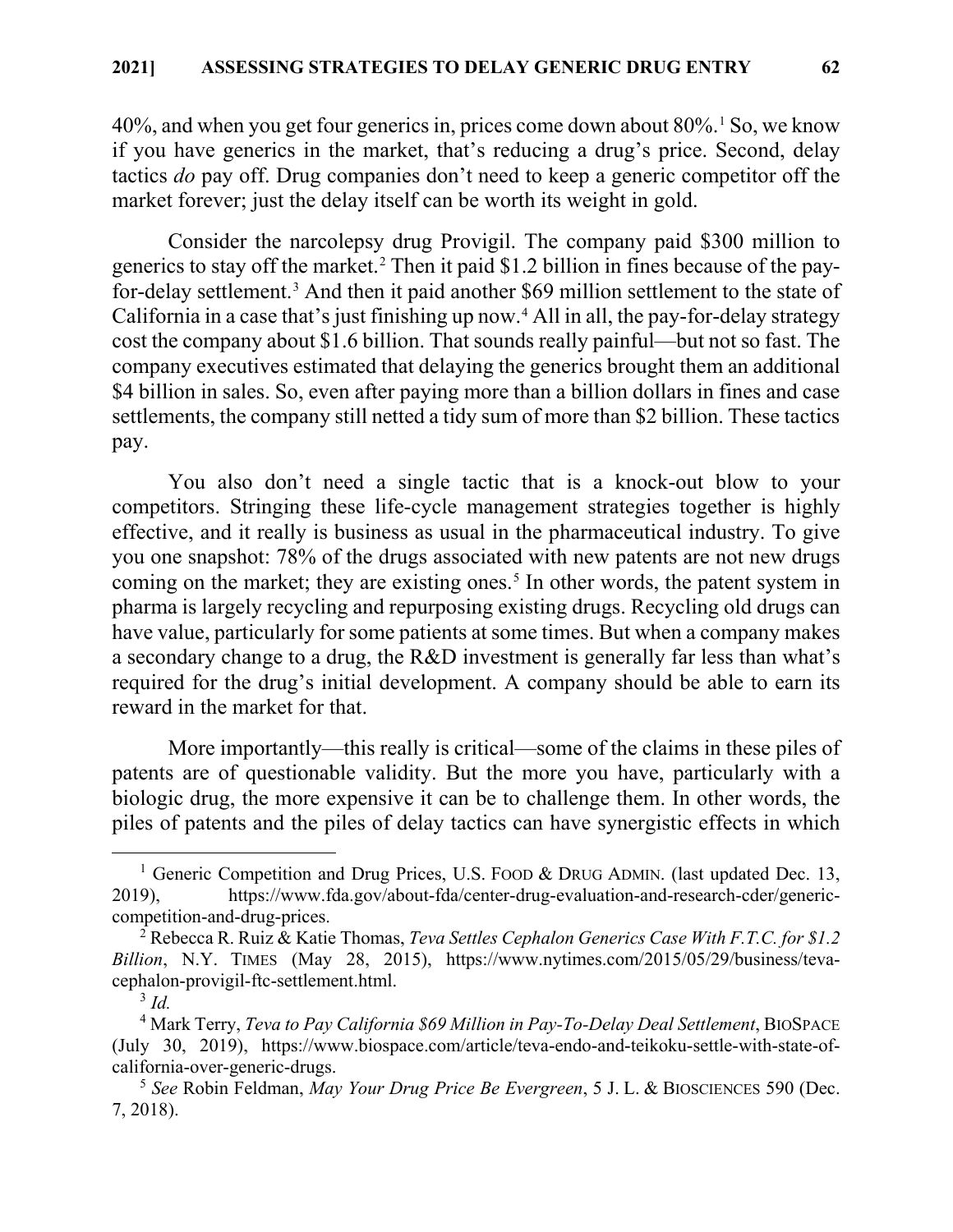the whole effect is even greater than the sum of the parts. Antitrust law has a very hard time handling synergistic effects and tends to look at each individual behavior. I have a piece coming out with Mark Lemley at Stanford that's titled *Atomistic Antitrust*. [6](#page-6-0) We look at how modern antitrust law struggles to handle the broader picture even though companies themselves consider all their activities in these broad life-cycle management strategies.

My favorite example of the way current law struggles with seeing the full picture comes from last year's *Humira* decision, where the court noted that the company filed a total of 247 patent applications.[7](#page-6-1) I will just pause here to say: that is *a lot* of patent applications. Out of those 247 applications, that yielded 132 patents. Again, *a lot* of patents on a single drug. Ninety percent of those patents were granted more than 12 years after the drug got to market. Now, the court described this as a "batting average" of 0.534—New York baseball fans will appreciate that—or about 50%, which the court said was too high to allege bad behavior.

Regardless of whether you think a 50% success rate is the right number for finding good behavior—I have my doubts—there's a more fundamental problem with this type of logic. If you just count up the number of petitions that were granted versus the number of petitions that failed, it entirely misses the point of the possible synergistic effects of all the company's behavior. I like to say that one cannot understand the magnificence and the power of a symphony by counting the individual notes, nor can one understand the full effects of multiple delay strategies without looking at them as a whole and understanding how they work together.

[SCOTT HEMPHIL:](https://youtu.be/XrD16RKx204?t=800) Great. Thank you. Sean, let me turn to you. There's a balance between ensuring affordable access to drugs, on the one hand, and maintaining adequate, robust innovation. I think that was implicit in Rachel's comments at the end of the previous panel. How should we think about this balance as it might bear on some of these debates about barriers to generic entry? How much of the value of these new drugs do consumers hold on to? Any thoughts that you might have about how that balancing question bears on the antitrust analysis of evaluating strategies to delay generic entry would also be most welcomed.

And one more thing on the table since it was in Robin's comments: thinking about small molecules versus biologics, is the story different? A lot of our battles have been in small molecules. Of course, we are moving into a world of biologics.

<span id="page-6-0"></span> <sup>6</sup> Mark A. Lemby & Robin Feldman, *Atomistic Antitrust*, SSRN (Feb. 26, 2021), [https://papers.ssrn.com/abstract\\_id=3793809.](https://papers.ssrn.com/abstract_id=3793809) 7 *In re* Humira (Adalimumab) Antitrust Litig., 465 F. Supp. 3d 811 (N.D. Ill. 2020) (claim of

<span id="page-6-1"></span>sham litigation under *Noerr-Pennington* doctrine dismissed without prejudice).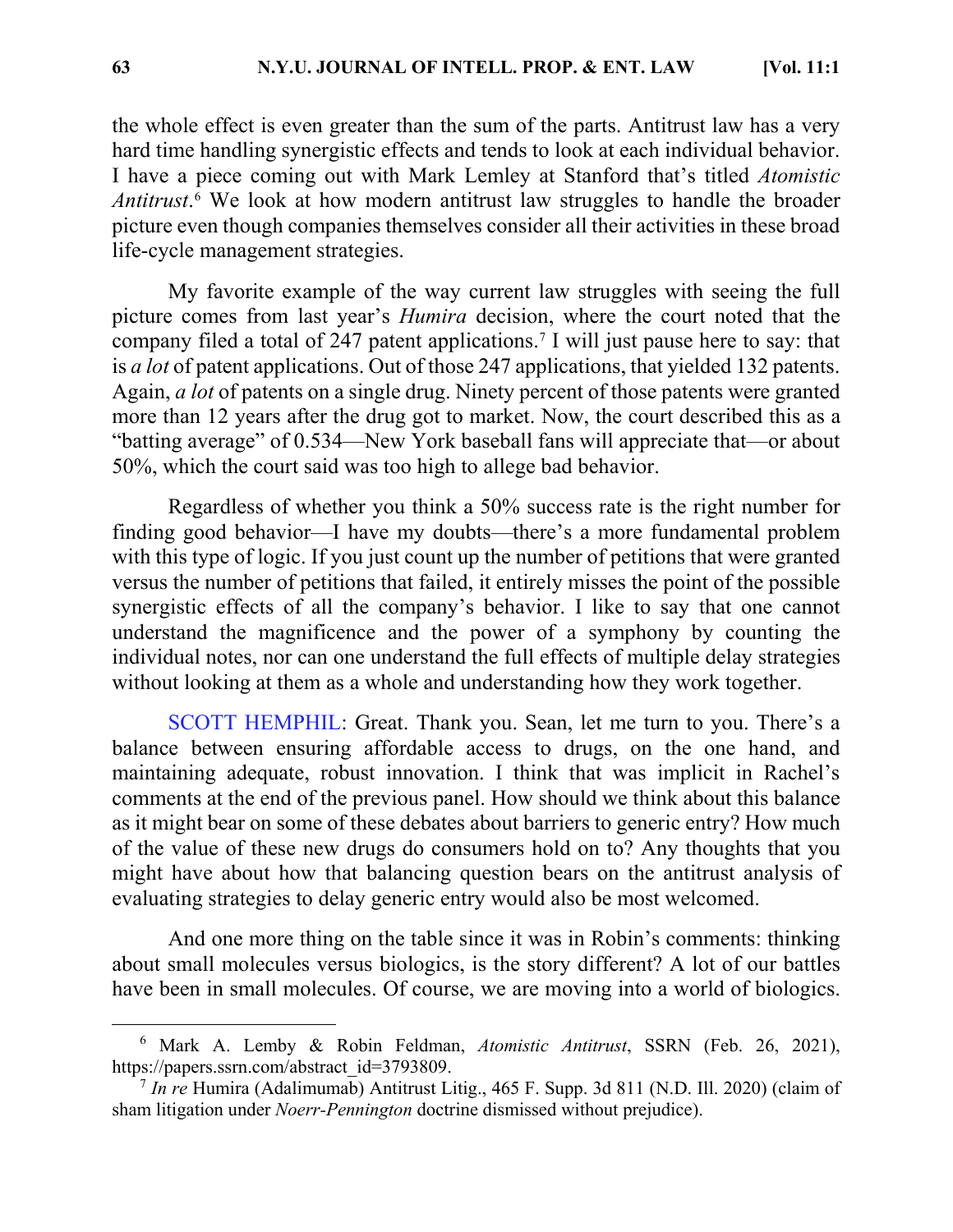Do the same intuitions and battle lines carry over to the new context, or are there important differences that change the state of play in some important way?

[SEAN NICHOLSON:](https://youtu.be/XrD16RKx204?t=889) Thanks for inviting me, and thanks for the great question.

I will start with a little theory, and then I'll quickly get to the empirics that you mentioned on who is capturing the value. From a policy perspective, what policymakers are trying to do is allow pharmaceutical firms and biotech firms to have an effective market exclusivity length. I'm using that term as the amount of time from when the FDA approves the drug to when the generics actually enter, not when the patent expires. They want that period of time to be sufficiently long so that pharmaceutical firms and biotech firms will invest the hundreds of millions of dollars that it often requires to bring a drug to the market. But they don't want that amount of time to be so long that the pharmaceutical firms are making "excessive profits." That's the theory.

The government is trying to balance that. Make it sufficiently profitable. Let those profits accrue for sufficiently long that it merits investing the money to get the drug to the market but not give away the ranch, essentially. I mean, that's hard. The government is doing it by allowing patents and issuing laws like Hatch-Waxman that regulate the way the generic firms enter. $8$  How long is that market exclusivity period? Remarkably, it's been pretty stable at an average of about 12 years. That's an average—of course, you'll have drugs that have market exclusivity longer than 12 years, and some less, but the average has been pretty stable.

Most people think it's really two offsetting forces. One is to Robin's point: you have the evergreening behavior from pharmaceutical firms of patenting like crazy. They would argue that it's justified. Then, you have very aggressive litigation on the part of generic firms because the incentives of being the first and getting the market exclusivity on the generic side is really strong. Those two forces have tended to offset one another and keep that market exclusivity at about 12 years. That doesn't mean that 12 is optimal. That just means that it's been pretty stable.

To look at the optimal, I can think of four fairly well-done studies that look at how much value a drug brings to society in terms of health gain: how much is captured by the consumer patient, and how much is captured by the pharma firms. They're kind of on opposite ends of the spectrum. For HIV/AIDS and statins, the studies show that a majority of the value is captured by the consumer. It's not even

<span id="page-7-0"></span> <sup>8</sup> *See* Drug Price Competition and Patent Term Restoration Act of 1984 (Hatch-Waxman), Pub. L No. 98-417, 98 Stat. 1585 (codified at 21 U.S.C. §§ 301, 355, 360cc).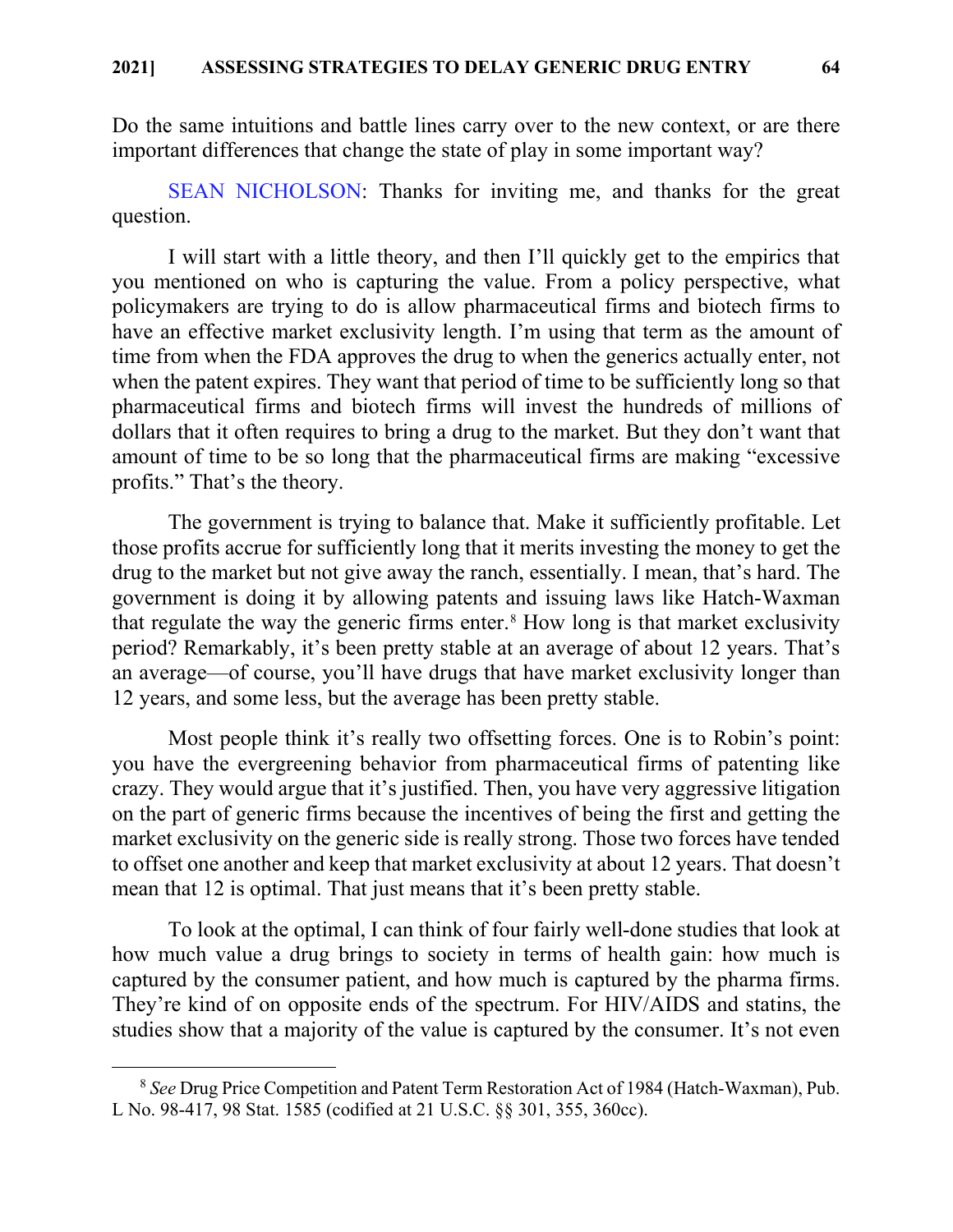close in those two examples. According to studies, about 90 or 80% of the value accrued to the consumer. Then you've got a couple other examples—one of which I was involved in: multiple myeloma and colon cancer<sup>[9](#page-8-0)</sup>—where the pharma firms, at least when the patents were in place, were capturing almost all of the value. The story would be that when those patents expire, consumers might then capture the value. But, at least for that first 15 years, the pharma firms were pricing the products

I'll finish with your biosimilar. In 2009, Congress tried to think carefully about the right balance for biosimilars.[10](#page-8-1) They decided to make the minimum market exclusivity 12 years. Obviously, the average will be larger than that, in part because the patents are probably easier to work around if you're a biologic company. In practice, it's not until the last couple of years that we've seen substantial biosimilar entry in the U.S. and prices coming down. It's taken about ten years from the 2009 law for everybody to understand how the biosimilar patent litigation is going to work. I would say that, even though there haven't been a lot of studies, most of that value is being captured by the industry on the biosimilar side.

[SCOTT HEMPHILL:](https://youtu.be/XrD16RKx204?t=1156) Great. Thanks. Just picking up on one of the things you said at the end: I wonder whether ease of avoidance has turned out to be higher in the biosimilar context than it was in the small molecule.

Let me turn to Jay. There has been a lot of activity in this space—not just in reverse payments, but other areas, too. I'm wondering, from your perspective, what are the main issues that are being litigated today? Are there trends or outcomes that have surprised you, or that seem to be headed in the right or wrong direction?

[JAY LEFKOWITZ:](https://youtu.be/XrD16RKx204?t=1214) I think *Actavis* has basically set forth a few very clear guidelines and left an awful lot unclear.[11](#page-8-2) Judges, like Judge Young, have to figure it out on the fly. Right now, we don't have that many cases being litigated; in fact, very few patent settlements (according to the FTC's last report<sup>12</sup>) actually on paper

to extract most of that value.

<span id="page-8-0"></span> <sup>9</sup> Darius Lakdawalla et al., *Quality-Adjusted Cost Of Care: A Meaningful Way to Measure Growth in Innovation Cost Versus the Value of Health Gains*, 34 HEALTH AFF. 555 (Apr. 2015).

<span id="page-8-1"></span><sup>&</sup>lt;sup>10</sup> Biologics Price Competition and Innovation Act of 2009, Pub. L. No. 111-148, §§ 7001-03, 124 Stat. 119, 804-28 (2010) (codified in scattered sections of 21 U.S.C., 35 U.S.C., and 42 U.S.C.). The Biologics Price Competition and Innovation Act (BPCIA) was enacted as part of the Patient Protection and Affordable Care Act, Pub. L. No. 111-148, 124 Stat. 119, 804 (2010).

<sup>11</sup> *See* Fed. Trade Comm'n v. Actavis, Inc., 570 U.S. 136 (2013).

<span id="page-8-3"></span><span id="page-8-2"></span><sup>12</sup> Fed. Trade Comm'n Bureau of Competition, *Agreements Filed with the Federal Trade Commission Under the Medicare Prescription Drug, Improvement and Modernization Act of 2003: Overview of Agreements Filed in FY 2017* (2020),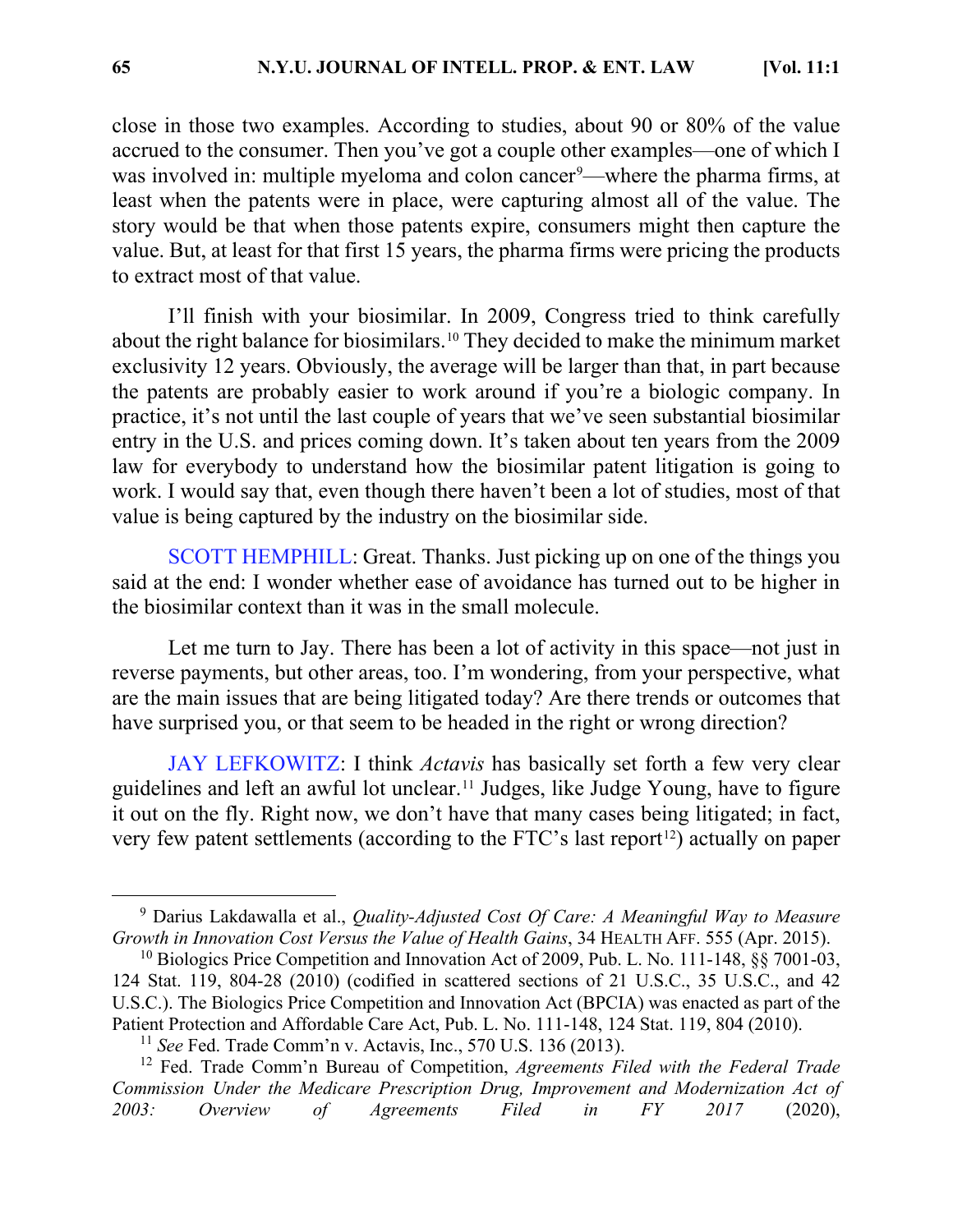violate *Actavis*. The FTC only identified three settlements out of 226 in their last report that raised any type of trouble at all, and they weren't the kinds of lump-sum payments that we used to deal with. But we are now seeing a lot of litigation on other related issues: settlements that have exclusive licenses, accelerator clauses, most favored nation clauses, situations where the brand will give three, four, or five different generics part of its authorized generic supply. I think the wave that we're in right now includes all of those types of cases, and yet they still present the same sets of issues, in theory, that *Actavis* has.

The real issue is that a dollar doesn't necessarily mean the same to a generic or to a brand. If you and I are having a dispute over \$100, and we decide to settle for \$80, we both know what that \$80 is worth. We might settle for \$80 because I think I can't collect the \$100, and you think you might not keep the \$100. So, maybe we'll settle for \$80.

But when you're settling a patent case, and the patent has 10 or 15 years to go, and you're litigating today, you have to pick some entry date. Any particular entry date is just as easy to be seen as a delayed entry as it is to be seen as an early entry because it's in the eye of the beholder. The time value of that period of exclusivity is obviously worth much more to the brand than it is to the generic that simply is going to get 180 days of exclusivity—or really, co-exclusivity with the brand—before the market opens up. So, sometimes other things have to be taken into account in order for them to reach a settlement. We all want settlements because if there is no settlement, then the brand monopoly persists until the end of the patent term.

What judges have to do is look at the ultimate questions, which are often questions of causation. What we're seeing right now in these litigations is, on the one hand, that we don't want to re-litigate the patent case in the antitrust case. On the other hand, patent issues are obviously important. If you have a generic and a brand suing each other, and the generic knows that three other generics have lost that same invalidity case to the brand, you can understand why the generic is going to take almost anything it can get in a settlement. Or if the generic has some problems with the FDA and knows it can't get a drug approval, that's another causation issue.

We're seeing a lot of the wrinkles coming out of the *Actavis* decision, and of course, we're now also starting to see some more aggressive FTC enforcement. They just filed a lawsuit a few weeks ago against one of my clients in a case that wasn't even a typical reverse payment situation. I think we're going to see a lot of regulatory

 $\overline{a}$ 

[https://www.ftc.gov/system/files/documents/reports/agreements-filed-federal-trade-commission](https://www.ftc.gov/system/files/documents/reports/agreements-filed-federal-trade-commission-under-medicare-prescription-drug-improvement-modernization/mma_report_fy2017.pdf)[under-medicare-prescription-drug-improvement-modernization/mma\\_report\\_fy2017.pdf.](https://www.ftc.gov/system/files/documents/reports/agreements-filed-federal-trade-commission-under-medicare-prescription-drug-improvement-modernization/mma_report_fy2017.pdf)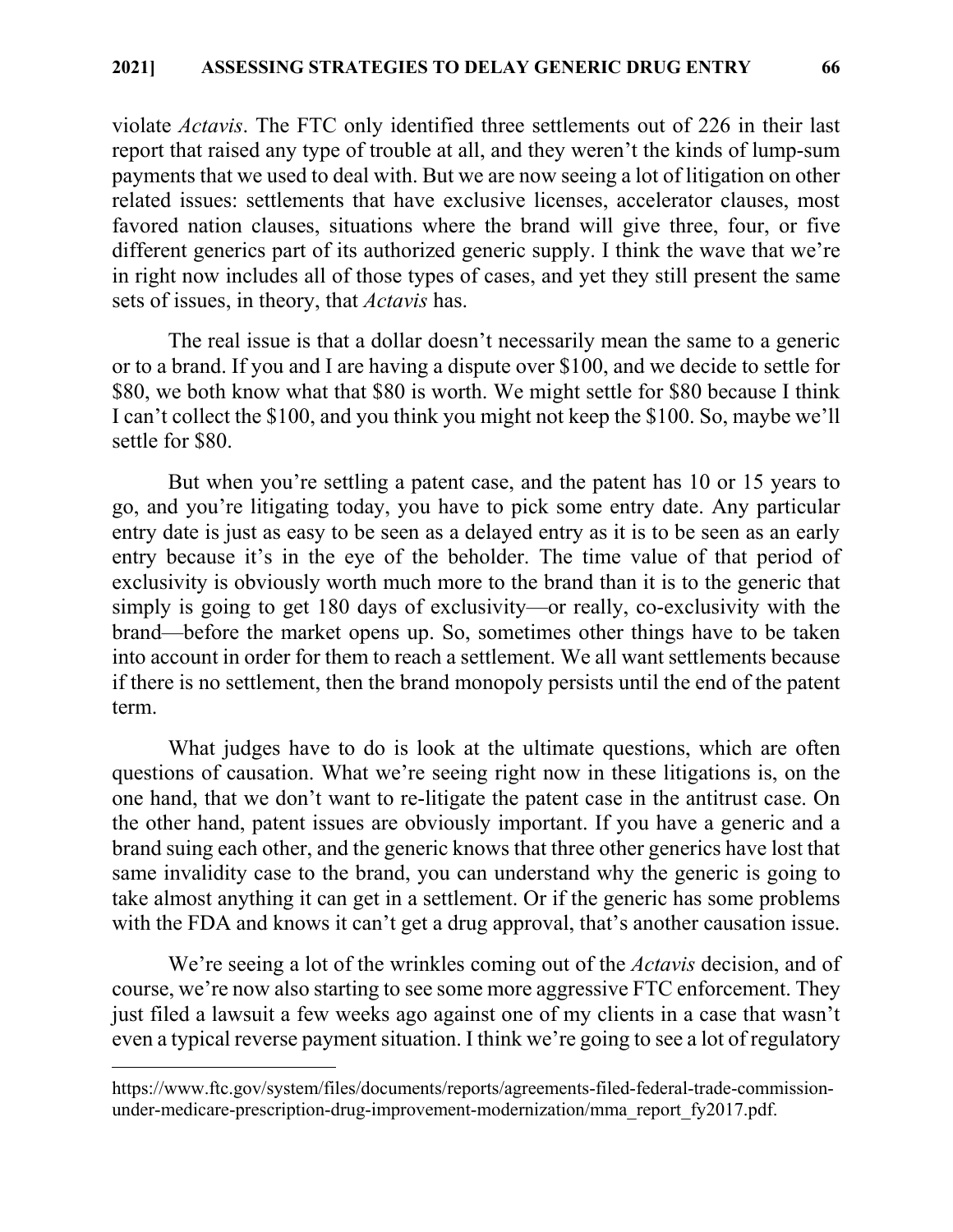activity and a lot of private litigation in the coming years on the margins of the *Actavis* decision.

[SCOTT HEMPHILL:](https://youtu.be/XrD16RKx204?t=1467) Great. Thanks.

Judge Young, let me turn to you. Reactions to what you've heard so far? One question that I want to ask you, either now or as a follow-up, is what do you make of trying to deal with these complex issues in a courtroom, staffed by a generalist judge with lay jurors if it's a private damages case?

[JUDGE WILLIAM G. YOUNG:](https://youtu.be/XrD16RKx204?t=1502) That, of course, is the basic challenge. It's a very worthwhile challenge for the justice system. Let me speak directly to it. What do I make of it? You sort out the issues as best you can. You depend upon competent counsel and an adversary presentation so that they may be presented to a jury, and you accurately instruct that jury to reach out for justice.

These are extraordinarily complex economic and policy issues. One of the desirable things about the *Actavis* decision is that the law that you are applying is *an opinion* of the Supreme Court.<sup>[13](#page-10-0)</sup> You don't have various—even Federal Circuit nuances; in the antitrust area, you don't have different degrees of persuasion. You've got the Supreme Court. And, of course, you ask yourself, "Mother of God, what do they want us to do here? What were they thinking of?"

I started out saying I didn't try this case very well, but I did try it fairly. Part of that was I didn't even understand the case until we got going. I had made rulings on summary judgement.[14](#page-10-1) Those rulings were wrong. They were just how the jury came out, but they were wrong. So, I listen to those who are skilled—far more skilled than I—and I'm making notes here as we go. I'm thinking to myself, "Well, these really are the issues." The reverse payment, if we can talk about it—Jay has already very skillfully laid out—doesn't need to be monetary. You're rarely going to see that. It's going to be far more complex than that.

I looked at the verdict slip I gave the jury. Imagine the jury being asked this question: "Was AstraZeneca's Nexium settlement with Ranbaxy unreasonably anticompetitive? That is, did the anticompetitive effects of that settlement outweigh any procompetitive justifications? Answer no/yes." Well, that really boils it down, doesn't it? People could go on for a long time about that.

 <sup>13</sup> *See* Actavis, 570 U.S. at 136.

<span id="page-10-1"></span><span id="page-10-0"></span><sup>&</sup>lt;sup>14</sup> *In re* Nexium (Esomeprazole) Antitrust Litig., 42 F. Supp. 3d 231 (D. Mass 2014) (order denying summary judgement), *aff'd as harmless if error*, 824 F.3d 34 (2016).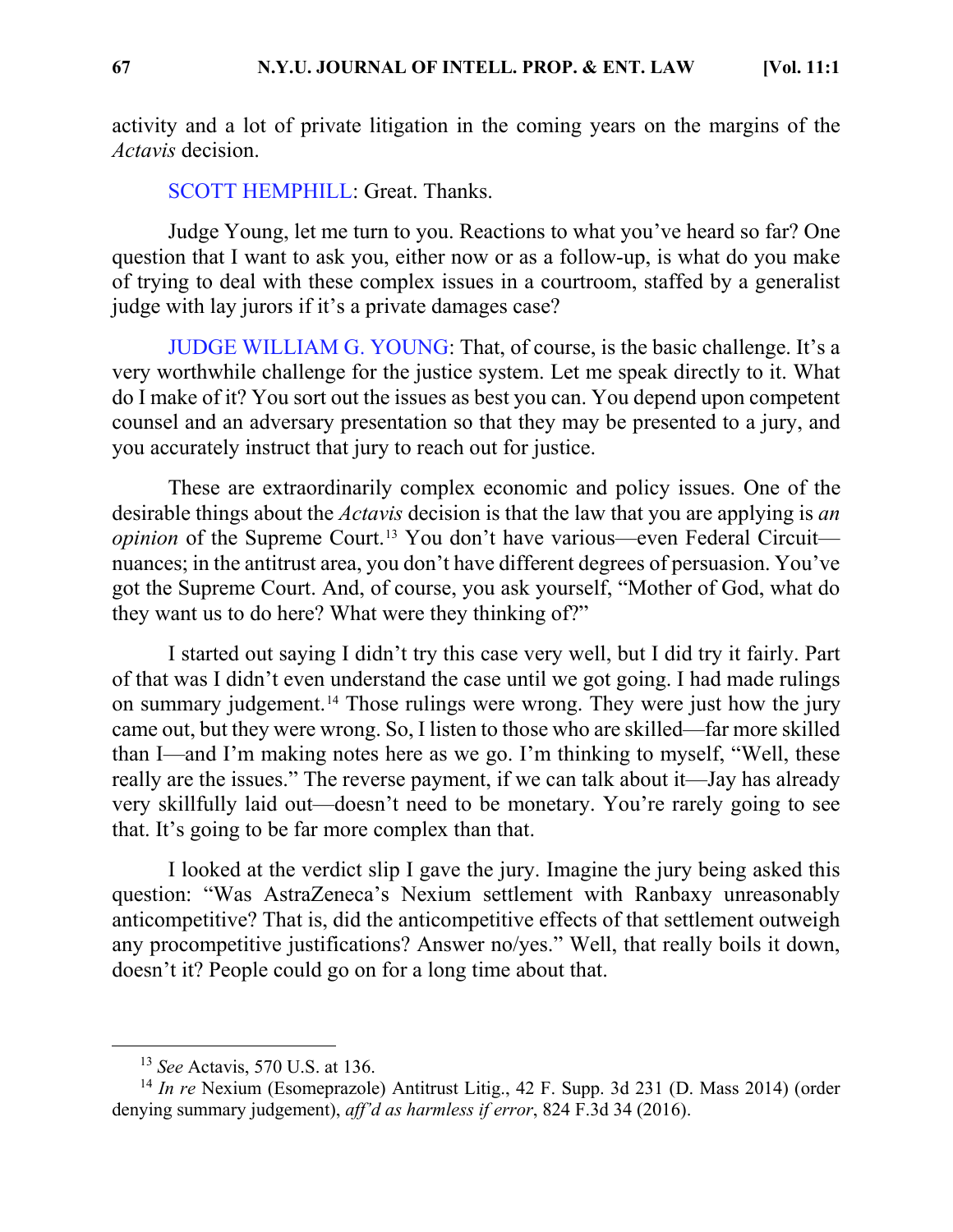Here's a take-away, though, as a sitting judicial officer, and this I would state very strongly: delay. There is too much delay in the litigation of these cases. The delay that's been talked about is delay pre-litigation. But once the complaint has been filed, there is too much delay. That's on us. I take the position that these cases should go to trial no later than 13 months after the complaint is filed. Frequently, you will find in these types of cases that the parties want a preliminary injunction. I always find that interesting because under Rule 65(a) of the Rules of Civil Procedure, you can collapse a preliminary injunction with trial on the merits.<sup>[15](#page-11-0)</sup> I try to do that routinely. That causes everyone to tear their hair and focus on the real issues.

Now, I'm biased as a sitting judge. I'm biased in favor of our dispute resolution system, and I stand to be challenged on it. But I'm here to take the position that we *can* handle these complex issues, and we can handle them in a *timely* fashion. "Timely" for me is about a year or a year and a half.

[SCOTT HEMPHILL:](https://youtu.be/XrD16RKx204?t=1801) All right, Judge, let me follow up on that.

First, as to the verdict questions that you were just reading from, I put that on a PowerPoint in my Antitrust class and show it every year. For people who don't know, what Judge Young just did was greatly simplify the series of questions that was offered. And, to plug into Jay's comment about causation, one of the many aspects that makes this case so interesting is that the jury basically said the conduct was unreasonable. The payment to induce a delay was unreasonable. So, the jury found that the defendant was bad across the first three or four questions. Then the trial court asked, "Okay, *but for* this conduct, would the plaintiff have gotten an entry date before the entry date that occurred?" The answer to that, the jury said, was *no.*[16](#page-11-1) So, you're left trying to figure out, what were they thinking? Some of the post-verdict briefing and opinion writing got at that.<sup>[17](#page-11-2)</sup>

Now, in the last paragraph of *Actavis*, Justice Breyer said, "As in other areas of law, trial courts can structure antitrust litigation so as to avoid" all kinds of problems, including litigating a patent case inside of an antitrust case.<sup>[18](#page-11-3)</sup> Basically, "District courts can figure this out on their own. Just work out your own procedure. You can engage in shortcuts. You have a lot of flexibility. Go for it." How do you

 $15$  Fed. R. Civ. P. 65(a).

<span id="page-11-1"></span><span id="page-11-0"></span><sup>&</sup>lt;sup>16</sup> Jury Verdict, *In re* Nexium (Esomeprazole) Antitrust Litig., No. 1:12-MD-02409 (D. Mass. Dec. 5, 2014), ECF No. 1383.

<span id="page-11-3"></span><span id="page-11-2"></span><sup>17</sup> *See, e.g.*, *In re* Nexium (Esomeprazole) Antitrust Litig., 309 F.R.D. 107 (D. Mass. 2015) (order denying new trial).

<sup>18</sup> *See* Actavis, 570 U.S. at 159-60.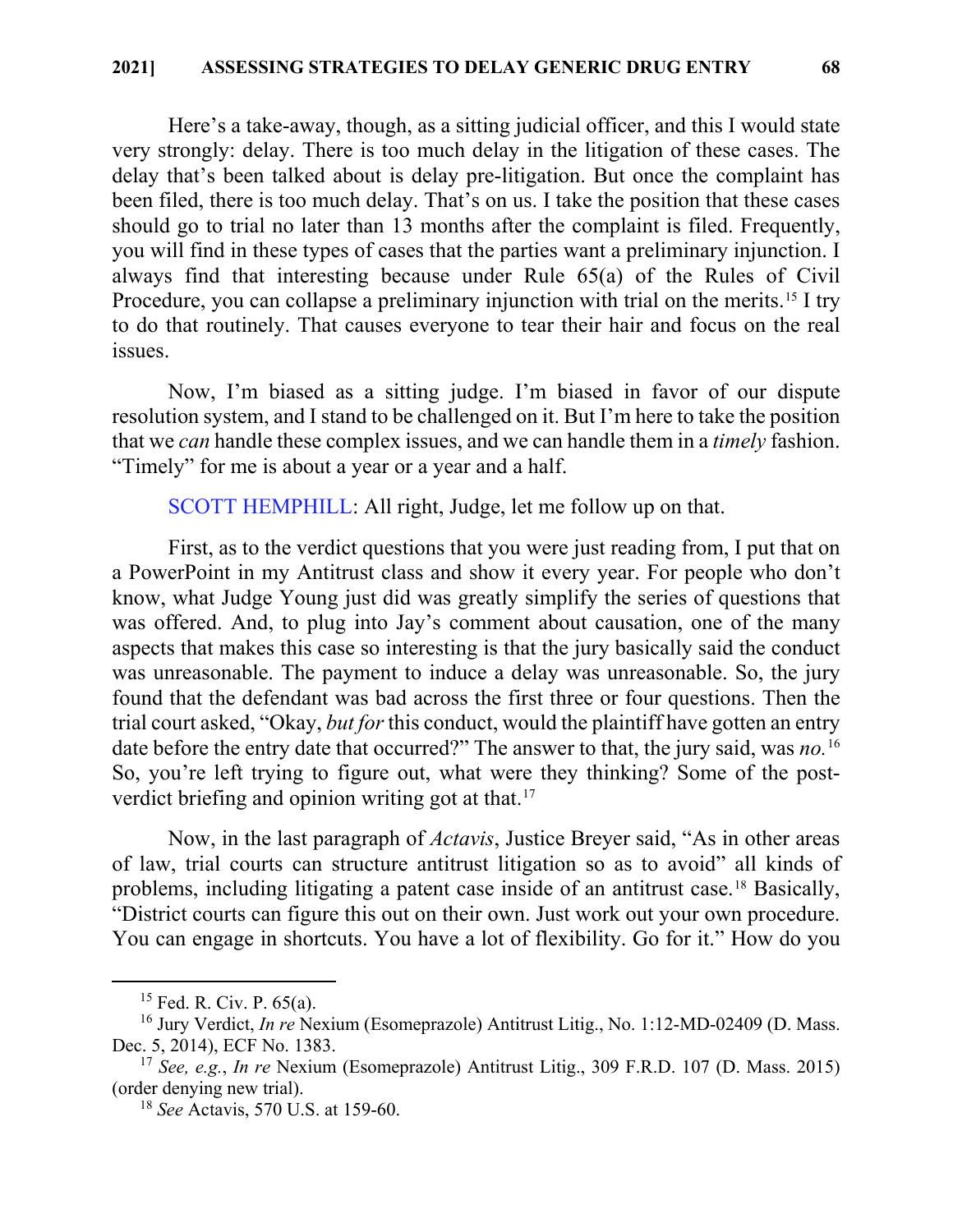feel about receiving a kind of general instruction like that? This is not uncommon in antitrust cases, by the way. After *Leegin*, [19](#page-12-0) the Supreme Court basically said, "We're going from *per se* liability to the rule of reason. District courts, go put some meat on these bones that we've offered you. Just do your best to structure and come to the truth in whatever order you think makes sense." Do you find that liberating? Do you find that frustrating? What do you make of a pronouncement like this when you're then faced with this sprawling, complicated case that you have to boil down in a way that jurors will be able to make sense of?

[JUDGE WILLIAM G. YOUNG:](https://youtu.be/XrD16RKx204?t=1957) The short answer is: I find it liberating. The discharge of that duty is daunting because it presumes a very high degree of economic knowledge. I realize that I do not have the sophisticated economics background that many others do. I am an advocate of the adversary system. One fortunate aspect of these types of cases, because the stakes are very high, is that they attract outstanding advocates—outstanding advocates across the board, and that is delightful. So, you learn a great deal.

[SCOTT HEMPHILL:](https://youtu.be/XrD16RKx204?t=2026) Jay, let me turn to you. As I've mentioned, you've litigated a lot of these reverse payment cases, including *Nexium*. You were essential in the *Nexium* case that Judge Young was talking about. Where do you see the causation discussion ending up?

[JAY LEFKOWITZ:](https://youtu.be/XrD16RKx204?t=2077) The Supreme Court, at least Justice Breyer, was trying to strike a middle ground.<sup>[20](#page-12-1)</sup> If you remember, the companies went into that case saying, "Scope of the patent. As long as we have a patent, we can do absolutely anything to exploit our patent. It doesn't matter." That was one extreme. The other extreme was the government position, which was essentially *per se* liability. And the court was very clear. It's hard to always understand. I probably read that decision a thousand times, and I gleaned different things every time I read it. But I think the author was trying to strike some kind of middle ground and then give it to trial judges to do this.

What happens, largely because of the billions of dollars in liability, is that the issue tends to collapse on the question of "is it a large and unexplained payment?" That's the threshold question. You can have a large and unexplained payment although unexplained and unjustified don't necessarily mean the same thing in the context of that opinion—but then the question is, "if you have a large, unexplained payment, that doesn't actually mean you have liability, at least according to the Supreme Court rule?"

<span id="page-12-0"></span><sup>&</sup>lt;sup>19</sup> Leegin Creative Leather Prods., Inc. v. PSKS, Inc., 551 U.S. 887 (2007).

<span id="page-12-1"></span><sup>20</sup> *See* Actavis, 570 U.S. at 136.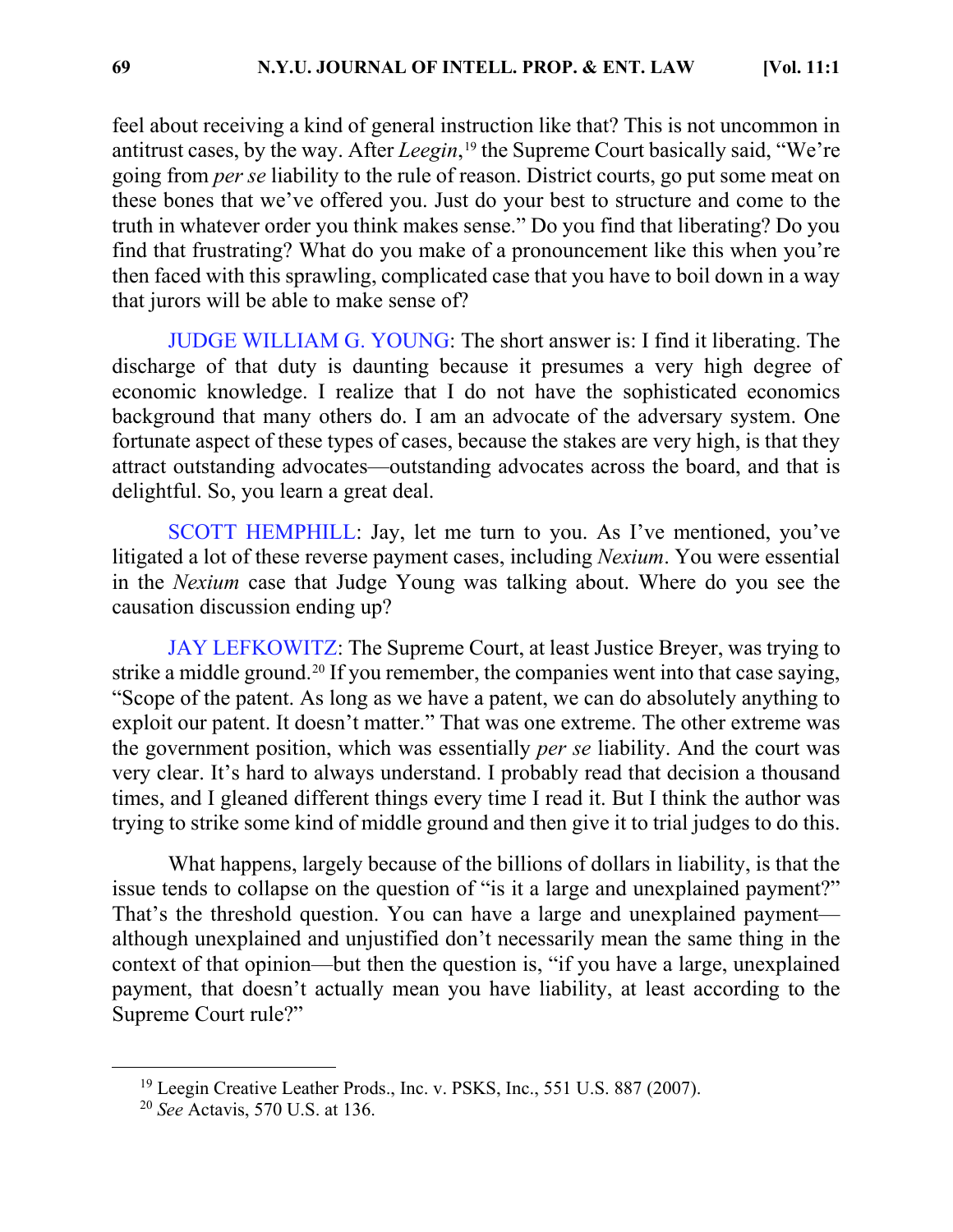There are a lot of folks out there (like the FTC) that would like to take the position that it is *de facto* liability. We have one case right now in the appellate court that's going to tee up that specific issue. But if you look at the rule of reason, then it just shifts the burden. At that point, you have to look at procompetitive benefits and justifications. Then, you still have to look at least restrictive alternatives: was there some other way to achieve these benefits?

The problem is the companies have a hard time staying in the game as long as AstraZeneca and Ranbaxy stayed in *Nexium* because of the overwhelming potential exposure. So, not many of these cases get litigated. I've had one other case that's been litigated, but it settled prior to the jury making a decision. Other than the *Nexium* case, every other case has settled. As we get some more ground rules from some of the appellate courts about how you conduct the rule of reason analysis, it will breathe more life into the fundamental question, which is causation: what would've happened in a but-for world? Then you'll start to see the law percolate a little more.

[SCOTT HEMPHILL:](https://youtu.be/XrD16RKx204?t=2256) Robin, let me turn to you and move toward the underlying empirics here.

We've already heard mention of FTC studies about frequency and how frequency has fallen over time. There's also an FTC study estimating the costs from settlement, which they may have put at \$3.5 billion a year.<sup>[21](#page-13-0)</sup> I might be off by a bit, and it may be lower than what some of us would've expected. We've talked about individual drugs, like Nexium, where on a \$3 billion drug, a year of delay might be associated with a consumer harm that's also north of \$1 billion. So, we could have a number that gets up pretty fast depending on how we cut the data. How should we think about the size of the potential issue?

[ROBIN FELDMAN:](https://youtu.be/XrD16RKx204?t=2311) You're right about the Federal Trade Commission study. It was more than a decade ago, they published a report on pay-for-delay, and they estimated that pay-for-delay settlements cost American consumers \$3.5 billion a year.[22](#page-13-1) That number has been cited by everyone since. There's a lot of information that's still hidden, but there's much more public information about pharma pricing and lawsuit settlements available today than there was a decade ago. Like Scott, I

<span id="page-13-1"></span><span id="page-13-0"></span> 21 Fed. Trade Comm'n, *Pay-for-Delay: How Drug Company Pay-Offs Cost Consumers Billions* (2010), [https://www.ftc.gov/sites/default/files/documents/reports/pay-delay-how-drug](https://www.ftc.gov/sites/default/files/documents/reports/pay-delay-how-drug-company-pay-offs-cost-consumers-billions-federal-trade-commission-staff-study/100112payfordelayrpt.pdf)[company-pay-offs-cost-consumers-billions-federal-trade-commission-staff](https://www.ftc.gov/sites/default/files/documents/reports/pay-delay-how-drug-company-pay-offs-cost-consumers-billions-federal-trade-commission-staff-study/100112payfordelayrpt.pdf)[study/100112payfordelayrpt.pdf.](https://www.ftc.gov/sites/default/files/documents/reports/pay-delay-how-drug-company-pay-offs-cost-consumers-billions-federal-trade-commission-staff-study/100112payfordelayrpt.pdf) 22 *Id.*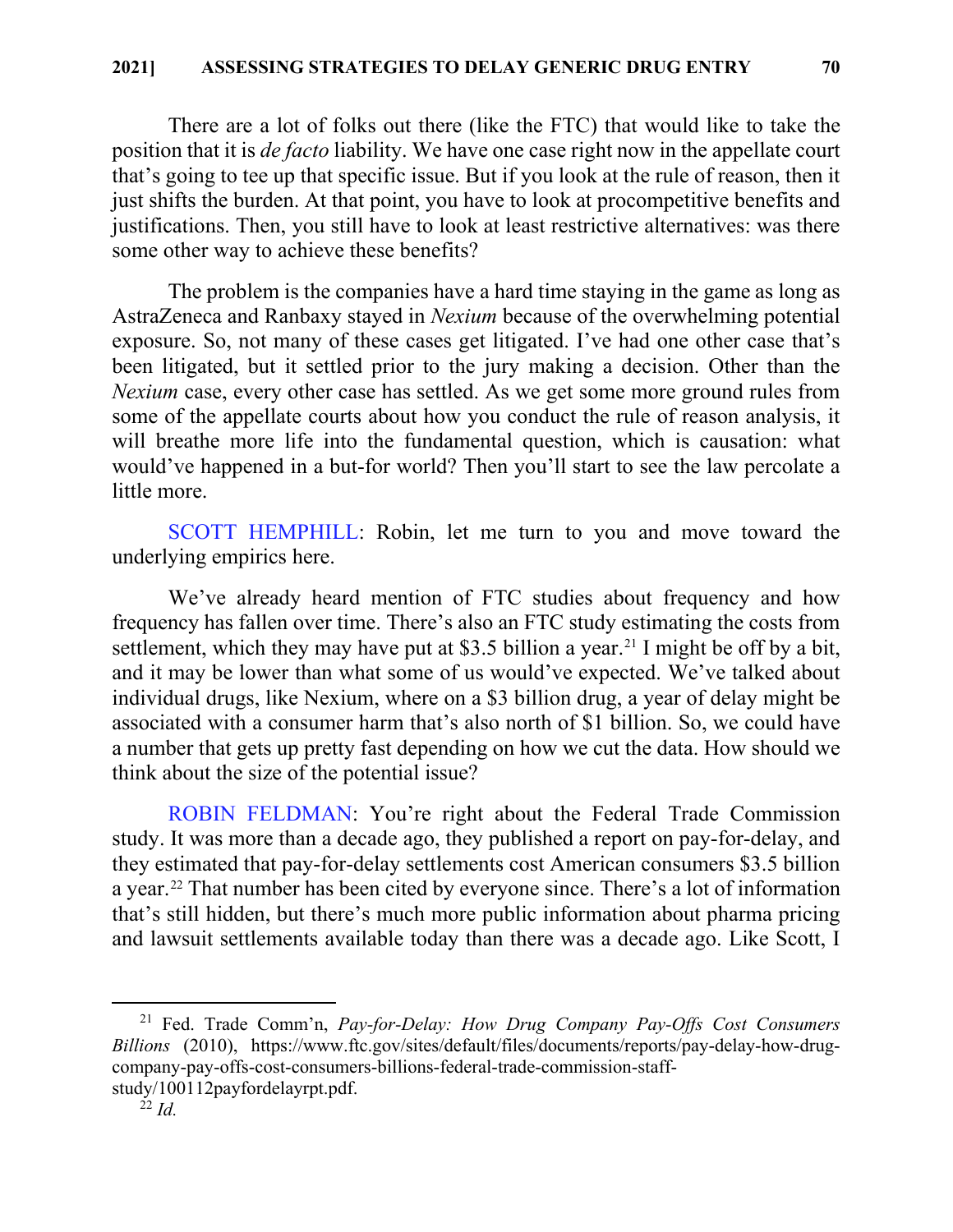thought that the \$3.5 billion figure was not just *old* but *off*, so I set out to calculate an updated cost.[23](#page-14-0)

There are different ways one can measure these things. I wanted to be as fair as possible, so I used six different sets of calculations, using different kinds of approaches that you can find in the literature. All six methodologies yielded results that were much higher than the old FTC figure. Rather than the \$3.5 billion a year that was estimated in 2010, the lowest result from the six methods that I used yielded an updated cost of roughly \$26 billion a year. The others were much higher; it tops out at about \$169 billion. So, to put this in perspective, even the lower-end figure is *seven times* the old FTC figure.

As the basis for all those calculations, I used 16 pay-for-delay deals in which there's sufficient public information available. I looked at the list price. I looked at the out-of-pocket cost. I looked at the overall Medicare cost. I sliced and diced this thing six ways from Sunday. But the point is simply that the cost of these deals for society is much greater than anyone has thought, and it's worth thinking about those impacts.

[SCOTT HEMPHILL:](https://youtu.be/XrD16RKx204?t=2426) Great. Thanks.

[JUDGE WILLIAM G. YOUNG:](https://youtu.be/XrD16RKx204?t=2428) Could I ask a question?

[SCOTT HEMPHILL:](https://youtu.be/XrD16RKx204?t=2430) Yeah, Judge.

[JUDGE WILLIAM G. YOUNG:](https://youtu.be/XrD16RKx204?t=2432) Professor Feldman, I'm going back to your first presentation, which I found so helpful. I understand your concern about what you call "thickets of patents."[24](#page-14-1) But of course, it is our policy to give these limited patent monopolies, and we have a procedure for granting them. If we were in a case where that argument was made in an antitrust context, I would say, "So what? The Patent Office has given them these patents." Where does the liability lie?

[ROBIN FELDMAN:](https://youtu.be/XrD16RKx204?t=2482) If we had confidence that everything issued out of the Patent Office is of good value, that might be a different story.

Now, legally, there is a presumption of validity. But empirically, if you look at how often patents fall (particularly the secondary patents), you'll find that the value of the patents coming out of the Patent Office is not so great. That should give

<span id="page-14-0"></span> <sup>23</sup> Robin Feldman, *The Price Tag of 'Pay-for-Delay*,*'* SSRN (2021), [https://ssrn.com/abstract=3846484.](https://ssrn.com/abstract=3846484) 24 *E.g.*, Robin C. Feldman et al., *Viral Licensing: Ensuring the Public Interest when Taxpayers* 

<span id="page-14-1"></span>*Fund Pharmaceutical Research*, 59 SANTA CLARA L. REV. 641, 659 (2020).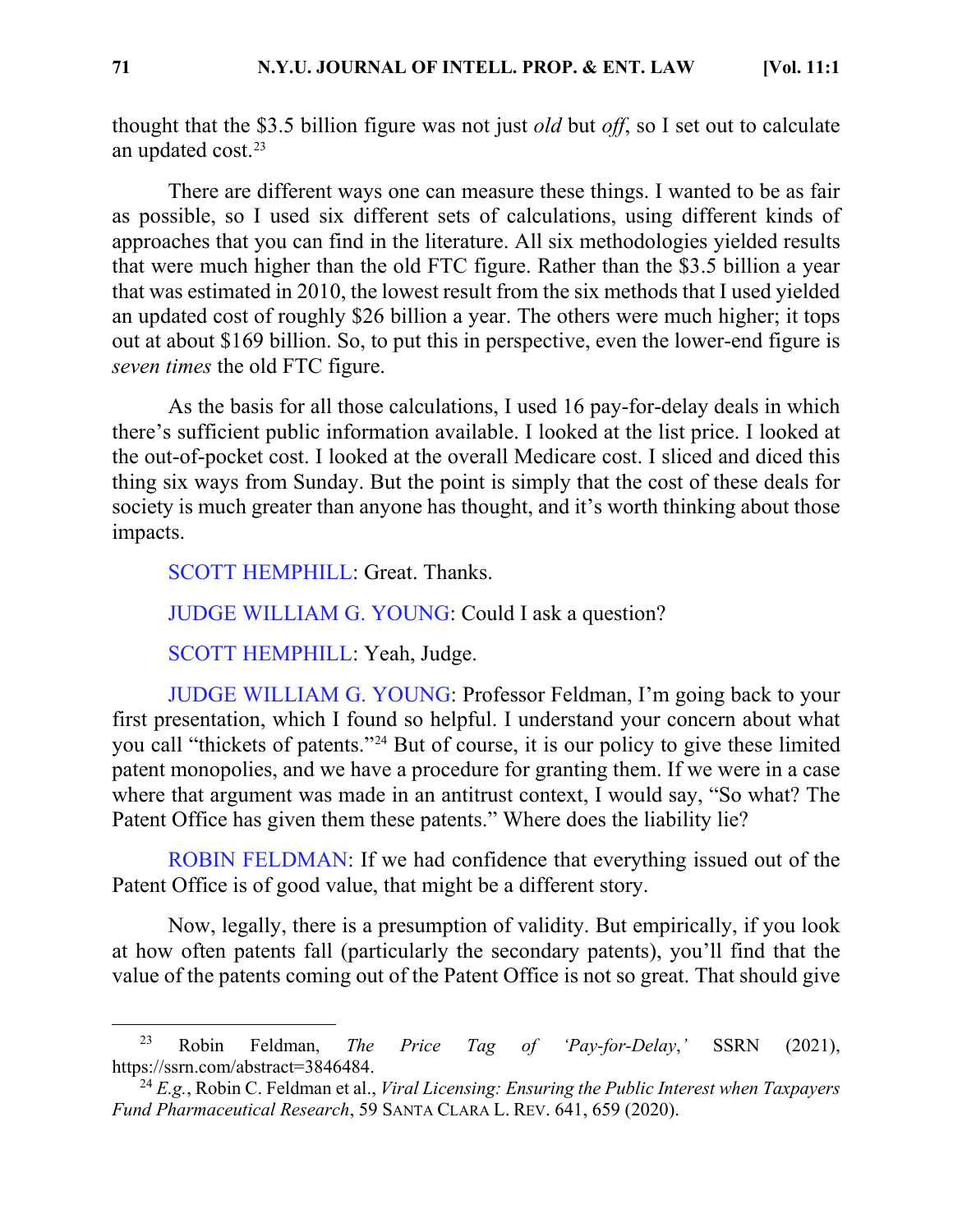you pause when you see a huge number of patents being thrown at a particular drug in a way that raises the cost for any individual generic to come on the market. If you break down what is in these patents, it's not an inspiring vision.

[JUDGE WILLIAM G. YOUNG:](https://youtu.be/XrD16RKx204?t=2537) Have you got any judge who has expressed that view? I'd be interested since that judge is saying, "Well, we've got a Patent Office, but they make a lot of mistakes. Look at what they're doing with their patents." I'm interested in your argument; where's the authority?

[SCOTT HEMPHILL:](https://youtu.be/XrD16RKx204?t=2570) Judge, I'm going to let Professor Feldman respond, but I just want to add another element here: even if that were granted, there's a second front that's opened, which is that a duly-issued patent might not be infringed by a generic product, or an alleged infringer. So, even if you thought that they were all valid patents, you might still be worried that a plaintiff would misuse them and engage in vexatious or knowingly frivolous litigation in order to throw sand in the gears.

So, the fact that you have a duly-issued property right doesn't tell you whether it's pertinent or not in itself to a generic product. On these secondary patents, it's often a question of infringement. Maybe the granted patent is valid, but they'd use some other strategy to come to market that doesn't implicate it by the patent. Especially as to these patents that issue long after the therapy has entered the market, a suspicion arises that because that therapy is prior art, maybe the patent that's filed isn't essential to practicing the therapy.

[JUDGE WILLIAM G. YOUNG:](https://youtu.be/XrD16RKx204?t=2646) I'm familiar with patent misuse. I know it's pompous when I just say that, but I am.

[SCOTT HEMPHILL:](https://youtu.be/XrD16RKx204?t=2652) But I don't mean to make a misuse argument here.

[JUDGE WILLIAM G. YOUNG:](https://youtu.be/XrD16RKx204?t=2654) This argument's a little different. This argument is the "thickets of patent" argument that I'm asking about.

[SCOTT HEMPHILL:](https://youtu.be/XrD16RKx204?t=2662) I mean to be addressing "thickets of patents." A piece of the puzzle is: you can have 100 patents, 60 of which have to do with your drug but aren't actually practiced by the drug. If someone is trying to offer a very close version of the drug, they too might not be using the technology as to these patents that are valid and yet not infringed. That can be troubling for reasons that don't need to implicate misuse. Robin, you were actually addressed.

[ROBIN FELDMAN:](https://youtu.be/XrD16RKx204?t=2697) You have a wonderful response there.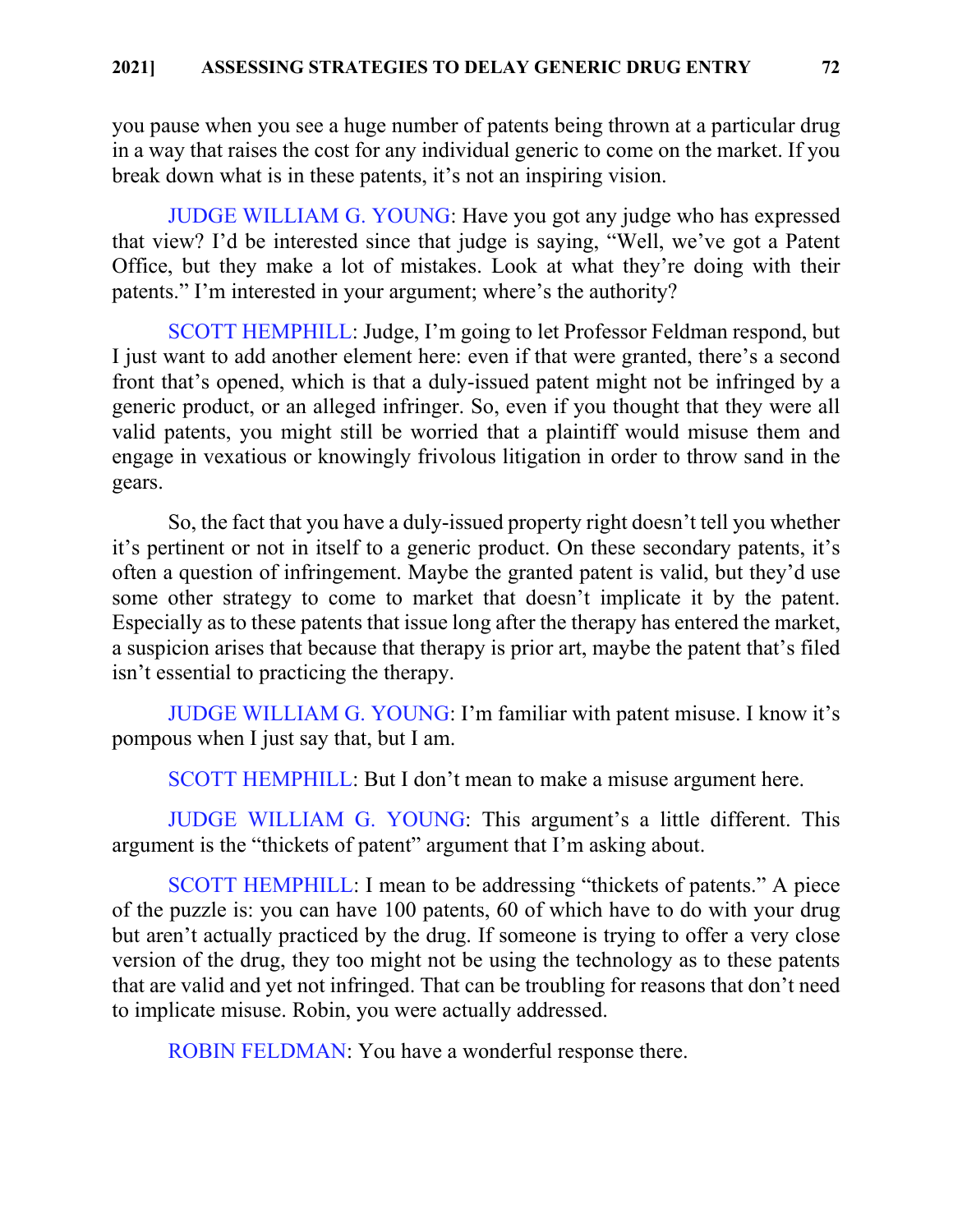In terms of an interesting piece of authority, the state law that just passed in California specifically says that the court should not presume that the patents are valid as a reason to say that the behavior is appropriate.<sup>[25](#page-16-0)</sup> I'll have to look at exactly what the language is, but they are addressing exactly the question that you're thinking about. I'm not sure whether Oregon has some similar language, but that's part of what states are beginning to look at because they're hitting their head against that issue.

Practically speaking, if I've got a big bag of weapons, I can just keep throwing those until one of them sticks. Frankly, I don't even need 50% of them to stick. I only need, as a patent holder, *one*: you only have to have one claim standing at the end to be able to block that generic. So, it's in my interest to have a huge bag and just keep throwing and hoping something's going to last. That's not really a good way to run a patent system or a competition system.

[SCOTT HEMPHILL:](https://youtu.be/XrD16RKx204?t=2793) Let me bring Sean in with comments, and then I want to turn to Jay since the California law was raised—among other things, something that would reverse a statutory presumption of validity seems like something Jay might want to weigh in on.

[SEAN NICHOLSON:](https://youtu.be/XrD16RKx204?t=2808) I'll be brief. I just want to add my sympathies to the judges and juries in these reverse settlement cases because I think it's a difficult issue. To attempt to explain why, there are some situations where, without a reverse payment, the generic firm and the branded firm are not going to be able to come to an agreement on an entry date. Imagine that the branded firm thinks there's a 95% probability that if the patent or patents are fully litigated, they're going to prevail: it's going to be proven valid. But just that 5% probability of seeing their potentially multi-billion dollars of profits disappear is going to get them willing to pay substantially. "Pay" can mean allowing an earlier entry date than they otherwise would *and* adding some sort of compensation. But how do you figure that out? You can't just measure risk aversion. That's not something judges and juries are used to doing.

I think there are situations where reverse payments can be merited, but I sympathize with trying to figure out when that's appropriate and when it isn't.

[JAY LEFKOWITZ:](https://youtu.be/XrD16RKx204?t=2882) I think Robin is correct in terms of characterizing what the California statute does. It does a variety of things that are very interesting. Just to be candid about this, I've challenged the constitutionality of the statute, and I'm waiting for a decision from the judge. It raises serious questions of federal

<span id="page-16-0"></span> <sup>25</sup> *See* Cal. Health & Safety Code § 134002 (West 2020).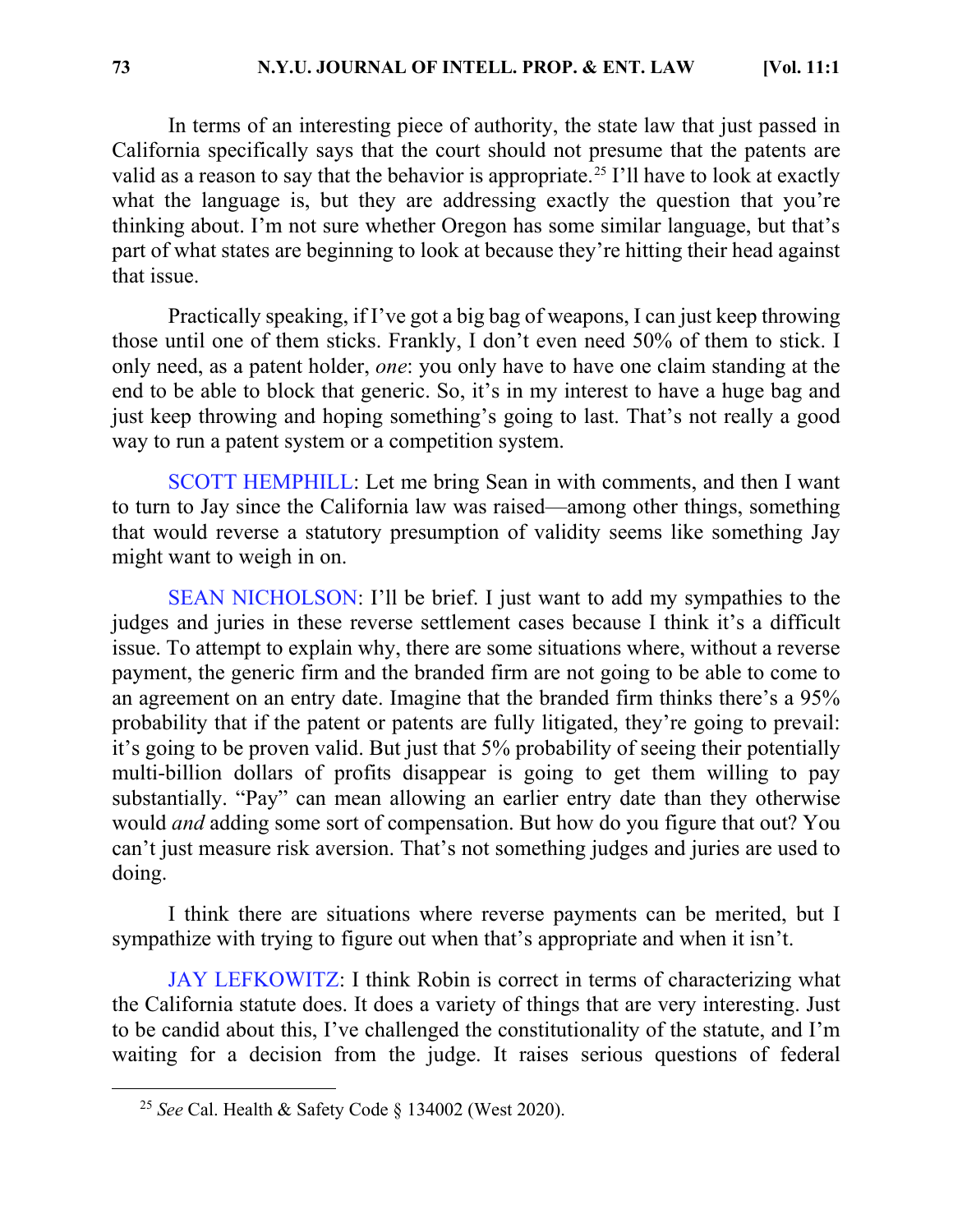preemption because it takes a presumption of patent enforcement that comes from Congress, and it flips that burden. It also says that an exclusive license is presumptively unlawful even though Congress has said in Section 361 of the Patent Act that you have an unqualified right to have an exclusive license.<sup>26</sup>

As interesting as the preemption tension is in the California statute, the bigger problem with the California statute is that it purports to hold conduct that takes place entirely outside the state of California unlawful. We're all familiar with California having environmental laws that impact the auto industry—they can say, "You can't sell a car in California that doesn't have certain emissions," for example—but they couldn't well say that a Michigan manufacturer couldn't sell an automobile to a New Yorker without those emissions. And yet, what California's law would do is tell two companies who are not California citizens, who are entering into a settlement in a case that's pending before Judge Young in Boston that their settlement violates California law.

If this case is litigated in much the same way that a recent case that we litigated in challenging the Maryland law gets litigated, it's likely to be found invalid. It's not that California doesn't have enormous antitrust tools. We know that when state antitrust law is substantively the same as federal law, then the extraterritorial doctrine may well give way based on an implicit understanding that the Sherman Act was intended to allow states to regulate intrastate commerce. But the problem is when a state tries to project its power and regulate an economic transaction entirely outside of its boundaries. That runs up against the Commerce Clause.<sup>[27](#page-17-1)</sup>

I think the laws in California and Oregon are in jeopardy both because of preemption considerations and Commerce Clause considerations.

[SCOTT HEMPHILL:](https://youtu.be/XrD16RKx204?t=3157) Thank you. Robin, you've testified in favor of arming states with new tools. Why do they need them? Why isn't the current set-up enough?

### [ROBIN FELDMAN:](https://youtu.be/XrD16RKx204?t=3174) Sure.

Before I answer that directly, I pulled up the California law. Just to clarify, it says that as the parties are trying to defend their behavior, the factfinder shall not presume "that any patent is enforceable and infringed by the non-reference drug filer in the absence of a final adjudication binding on the filer of those issues."[28](#page-17-2) In other words, when you're trying to think about the different parties' behavior and what

<span id="page-17-0"></span> <sup>26</sup> *See* 35 U.S.C § 351.

<span id="page-17-1"></span><sup>27</sup> *See* U.S. CONST. art. I, § 8, cl. 3.

<span id="page-17-2"></span><sup>28</sup> Cal. Health & Safety Code § 134002(b)(2) (West 2020).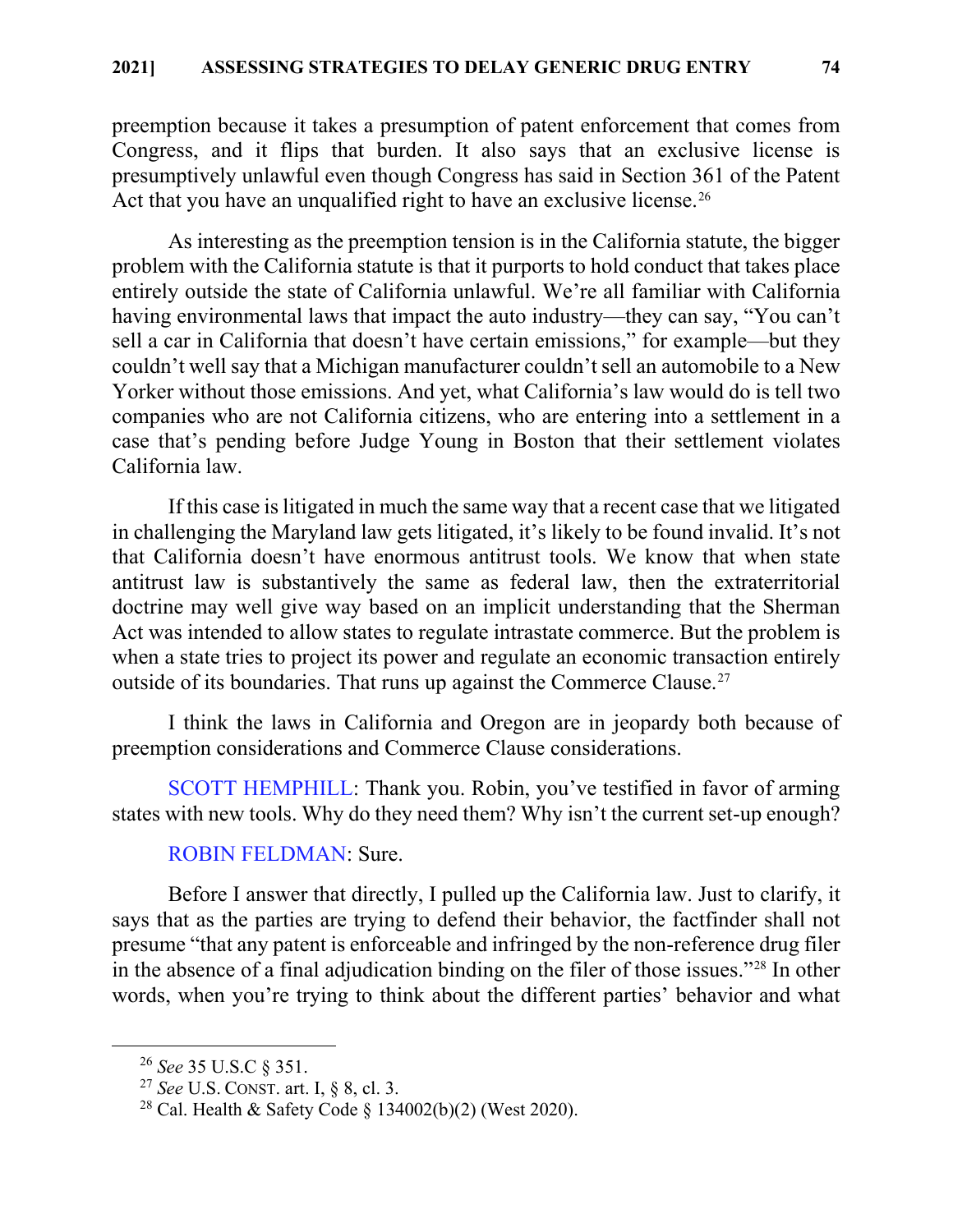you're doing, don't presume—unless you have a finding on that—that this is enforceable and is infringed in the circumstance. Judge, those are the types of concerns that I was talking about.

In terms of "what do the states need? What does the law need? Do we need any more?" I would say the following: the *Actavis* case opened the door to antitrust liability in cases of pay-for-delay, but the legal system just keeps banging its head on the door jamb.[29](#page-18-0) In particular, there seem to be difficulties in fighting each of the terms: "pay" and "for" and "delay."

We also know from the Federal Trade Commission reports that there have been roughly 1,100 settlements between brands and generics in seven years. The vast majority of those involve an agreement by the generic to stay out of the market for some period of time. We also know that the number of settlements between brands and generics each year has more than doubled across that time.

There are, as Jay mentioned, some troubling signs about anticompetitive aspects of these agreements. In the most recent year, for example, 76% of the settlements between brands and generics contained some form of acceleration clause. Acceleration clauses can discourage other generic companies from entering because other potential generics know if they enter they're going to face immediate entry from the generic who settles. It's one way a brand company can get additional bang for their buck: you settle with a generic manufacturer, and you discourage others from entering.

There are hints of other anticompetitive aspects of the deals: if you look at the most recent FTC report, 90% of the settlements involve the generic receiving rights to patents not subject to any litigation between the parties. Rights like those could easily be the vehicle for transferring value or sharing markets. The bottom line is that there's good reason to believe that *Actavis* did not solve the pay-for-delay problems, and that additional clarification is needed.

Regardless of whether you think the California law is right—some people think California gave up too much with the exceptions it allowed, and others think the legislation is too strong—there's a lot of additional work that remains to be done in pay-for-delay. We really haven't solved it.

[SCOTT HEMPHILL:](https://youtu.be/XrD16RKx204?t=3372) Thank you. I have a question for Sean, and then I'll give Judge Young the last word.

<span id="page-18-0"></span> <sup>29</sup> *See* Actavis 570 U.S. at 136.